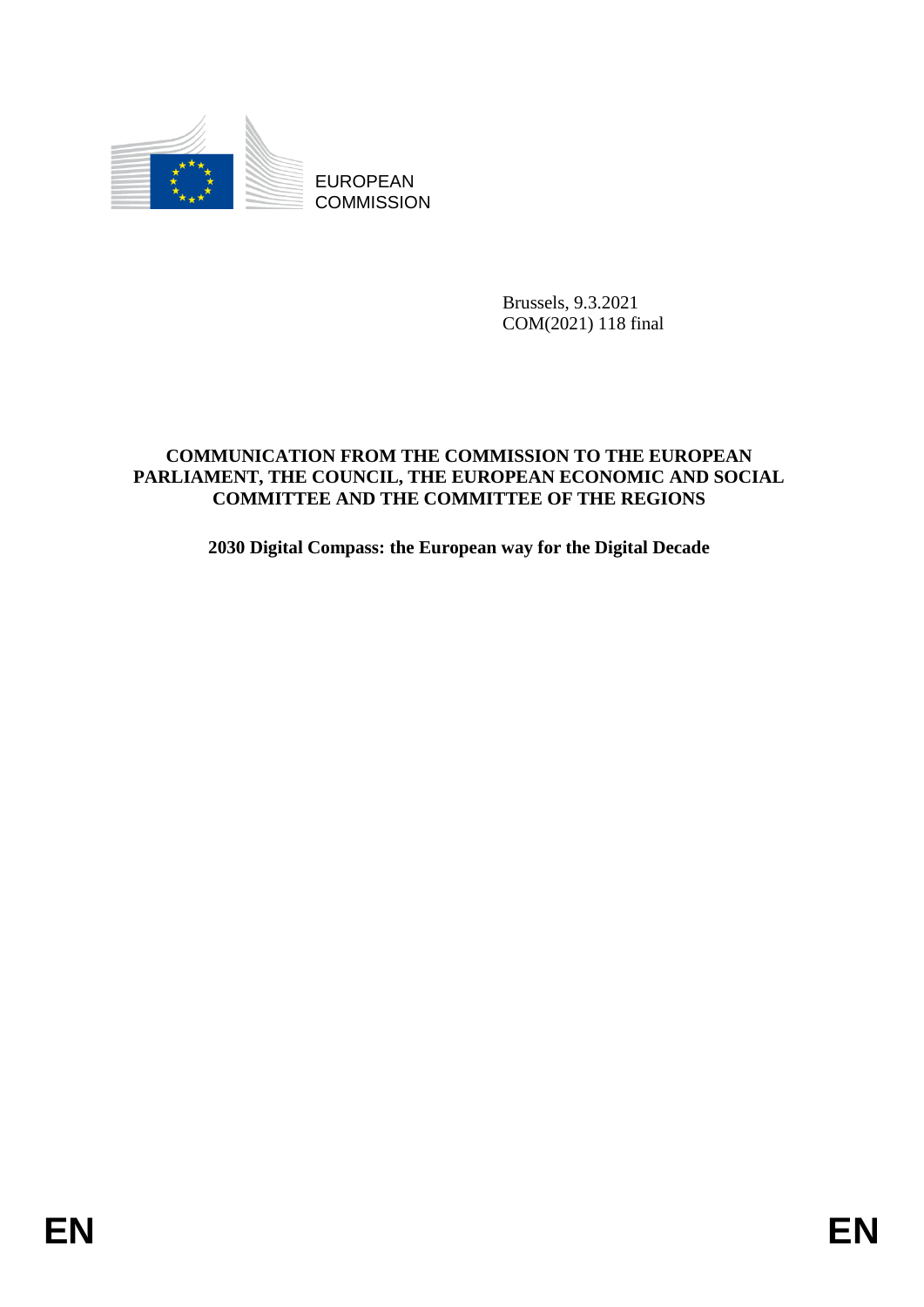#### **1. JOINING FORCES: DIGITAL TRANSFORMATION FOR EUROPE'S RESILIENCE**

In just a year, the COVID-19 pandemic has radically changed the role and perception of digitalisation in our societies and economies, and accelerated its pace. Digital technologies are now imperative for working, learning, entertaining, socialising, shopping and accessing everything from health services to culture. It has also shown the decisive role that disruptive innovation can play<sup>1</sup>. The pandemic has also exposed the vulnerabilities of our digital space, its dependencies on non-European technologies, and the impact of disinformation on our democratic societies.

In the light of these challenges, our stated ambition is more relevant than ever: to pursue digital policies that empower people and businesses to seize a human centred, sustainable and more prosperous digital future.

Europe will have to build on its strengths – an open and competitive single market, strong rules embedding European values, being an assertive player in fair and rule-based international trade, its solid industrial base, highly-skilled citizens and a robust civil society.

At the same time, it needs to carefully assess and address any strategic weaknesses, vulnerabilities and high-risk dependencies which put at risk the attainment of its ambitions and will need to accelerate associated investment<sup>2</sup>.

That is the way for Europe to be digitally sovereign in an interconnected world by building and deploying technological capabilities in a way that empowers people and businesses to seize the potential of the digital transformation, and helps build a healthier and greener society.<sup>3</sup>

In the State of the Union Address in September 2020, President von der Leyen announced that Europe should secure digital sovereignty with a common vision of the EU in 2030, based on clear goals and principles. The President put special emphasis on a European Cloud, leadership in ethical artificial intelligence, a secure digital identity for all, and vastly improved data, supercomputer and connectivity infrastructures. In response, the European Council invited the Commission to present a comprehensive Digital Compass by March 2021, setting out digital ambitions for 2030, establishing a monitoring system and outlining key milestones and the means of achieving these ambitions.

This political impetus calls for an intensification of the work begun in the past decade to accelerate Europe's digital transformation – building on progress towards a fully functioning

 $\frac{1}{1}$ The development of entirely new types of vaccines (e.g. Moderna, BioNTech) has highlighted to the wide public the benefits of disruptive innovation enabling to develop vaccines in less than a year, with efficiency and by following a method which was never implemented so far, as well as the importance of mastering these technologies.

<sup>2</sup> Analysis made by Commission services for the recovery estimated at  $\epsilon$ 125 billion per year the needs for ICT investment and skills to close the gap with leading competitors in the US and China. The European Investment Bank has flagged the risk that instead of increasing their investments, 45% of firms would reduce them after the COVID-19 crisis.

<sup>3</sup> This Communication is part of a set of actions to strengthen the EU's open strategic autonomy and resilience. These include inter alia the Communication on fostering openness, strength and resilience of the European economic and financial system, the Trade Policy Review, and the upcoming updated industrial strategy for Europe and the 2021 Strategic Foresight Report.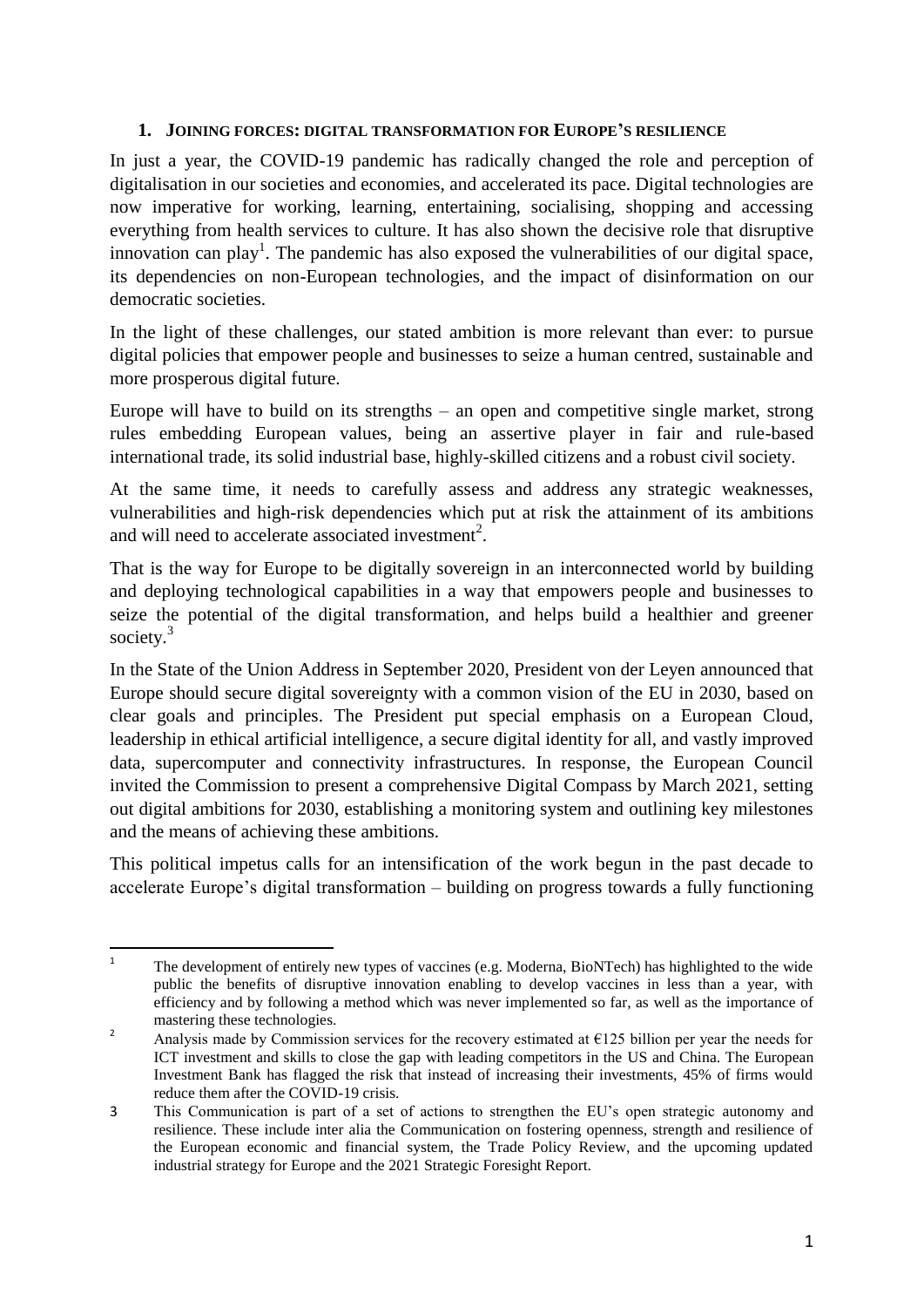Digital Single Market<sup>4</sup>, and intensifying actions defined in the strategy for Shaping Europe's digital future<sup>5</sup>. The strategy set out a programme of policy reform<sup>6</sup>, which have started already with the Data Governance Act, the Digital Services Act, the Digital Markets Act and the Cybersecurity Strategy. A number of Union budget instruments will support the investments necessary for the digital transition, including the Cohesion programmes, the Technical Support Instrument, and the Digital Europe Programme. The agreement by the co-legislators that a minimum of 20% of the Recovery and Resilience Facility should support the digital transition and will help underpin this reform agenda, with funding to build Europe's Digital Decade on solid foundations.

#### **2. THE VISION FOR 2030: EMPOWERED CITIZENS AND BUSINESSES**

The European way to a digitalised economy and society is about solidarity, prosperity, and sustainability, anchored in empowerment of its citizens and businesses, ensuring the security and resilience of its digital ecosystem and supply chains.

One of the key lessons of the pandemic is that digitalisation can bring people together independently of where they are physically located. Digital infrastructure and rapid connectivity bring people new opportunities. Digitalisation can become a decisive enabler of rights and freedoms, allowing people to reach out beyond specific territories, social positions or community groups, and opening new possibilities to learn, have fun, work, explore and fulfil one's ambitions. This will enable a society where geographical distance matters less, because people can work, learn, interact with public administrations, manage their finance and payments, make use of health care systems, automated transport systems, participate to democratic life, be entertained or meet and discuss with people anywhere in the EU, including in rural and remote areas.

However, the crisis also exposed the vulnerabilities of our digital space, its increased dependency on critical, often non-EU based, technologies, highlighted the reliance on a few big tech companies, saw a rise in an influx of counterfeit products and cyber theft, and magnified the impact of disinformation on our democratic societies. A new digital divide has also emerged, not only between well-connected urban areas and rural and remote territories, but also between those who can fully benefit from an enriched, accessible and secure digital space with a full range of services, and those who cannot. A similar divide emerged between those businesses already able to leverage the full potential of digital environment and those not yet fully digitalised. In this sense, the COVID-19 pandemic has exposed a new "digital poverty", making it imperative to ensure that all citizens and businesses in Europe can leverage the digital transformation for a better and more prosperous life. The European vision for 2030 is a digital society where no-one is left behind.

*Digitally enabled health solutions*

*The COVID-19 pandemic has shown the potential and paved the way for generalised use of innovative telemedicine, remote care and robotics solutions for protecting medical staff and helping patients being remotely cared for at their home. Digital technologies can empower citizens to monitor their* 

 $\frac{1}{4}$  *A Digital Single Market Strategy for Europe*, 6 May 2015. Out of 30 legislative proposals, 28 were agreed by the co-legislature.

<sup>5</sup> *Shaping Europe's digital future*, 19 February 2020.

Eight legislative and three non- legislative proposals including this Communication are scheduled to be adopted in 2021. See: European Commission Work Programme 2020.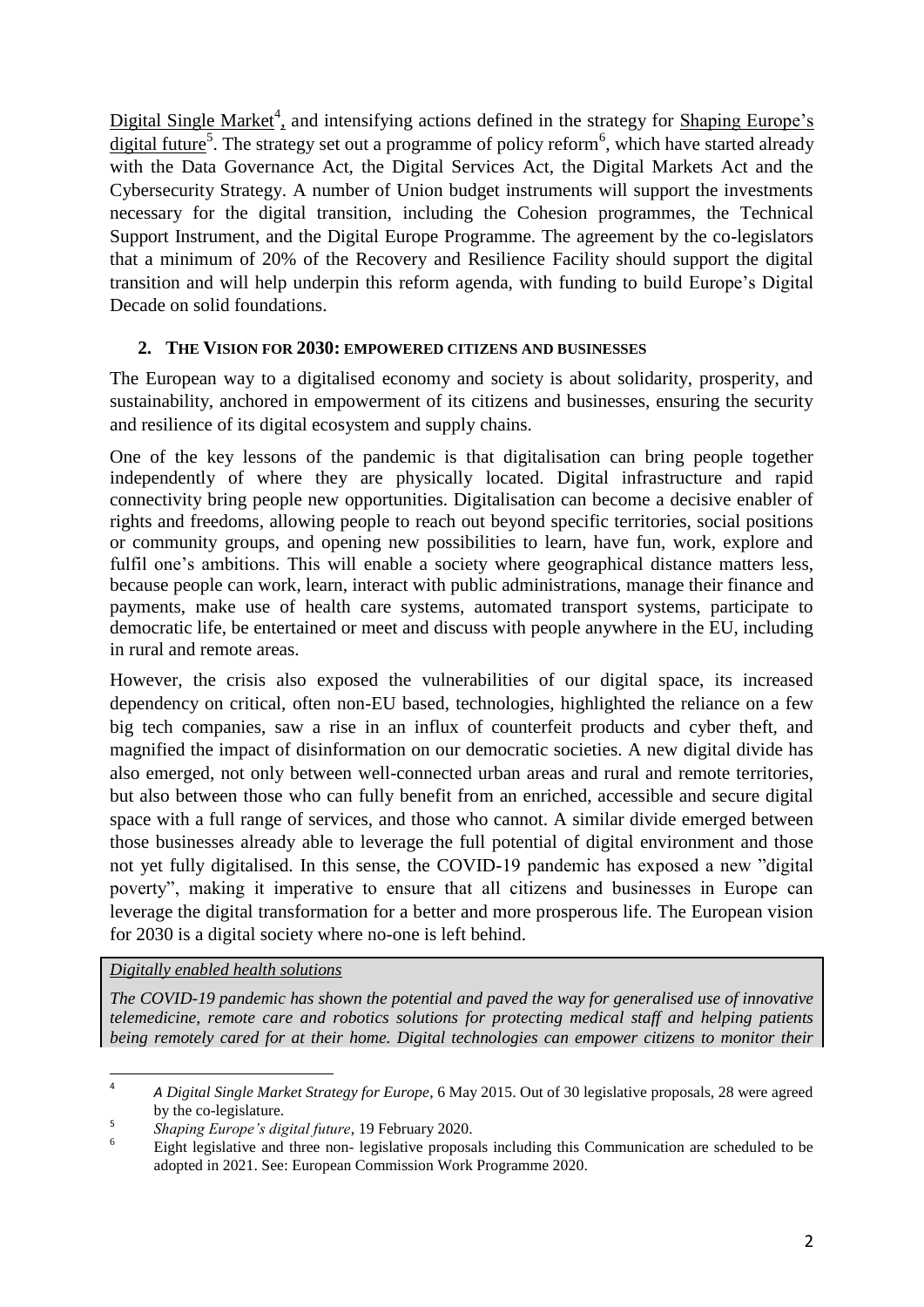*health status, adapt their lifestyles, support independent living, prevent non-communicable diseases, and bring efficiency to health and care providers and health systems. Coupled with adequate digital skills, citizens will be using tools that help them to continue active professional life as they age, and health professionals and carers will be able to reap the full benefits of digitally enabled health solutions to monitor and treat their patients*.

Digitalisation endows people with new sources of prosperity<sup>7</sup>, allowing entrepreneurs to innovate, set up and grow their business wherever they live, opening markets and investments across Europe and globally, and creating new jobs at a time when an increasing number of Europeans feel threatened in their economic security or environment.

Digital technologies can significantly contribute to the achievement of the European Green Deal objectives. The uptake of digital solutions and the use of data will help in the transition to a climate neutral, circular and more resilient economy. The substitution of business travel by videoconferencing reduces emissions while digital technologies allow greener processes in agriculture, energy, buildings, industry or city planning and services, thus contributing to Europe's proposed goal to reduce greenhouse gas emissions by at least 55% by 2030 and a better protection of our environment. Digital infrastructures and technologies themselves will have to become more sustainable and energy and resource efficient. With innovation and ambitious eco-standards, businesses, in their digital transformation, will be able to adopt digital technologies with lower environmental footprint and higher energy and material efficiency.

#### *Digitally enabled green solutions – Digital Product Passport*

*Transition to a sustainable economy requires smarter management of product-related data across the product lifecycle. Most of this information exists, but is not available to those that could use it best. Digital technologies provide the possibility to tag, trace, localise and share product related data along value chains, down to the level of the individual components and materials. Starting with batteries for electric vehicles and industrial applications, the European digital product passport (as part of the Sustainable Products Initiative) will improve information available to business, boost resource efficiency and empower consumers to make sustain able choices.*

Resilient, secure and trustworthy infrastructures and technologies are indispensable to ensure the respect of European rules and values. A strong single market, fair competition and a functioning rules-based trade are critical assets for the EU's economic success and resilience.

At the same time, digital technologies are mostly developed outside the  $EU^8$  and the convergence across Member States on digitalisation remains limited, hampering economies of scale<sup>9</sup>. The EU will be a stronger international partner thanks to reinforced internal strengths and capacities. A massive scale-up of investments, through all relevant EU funds and national spending, is necessary, including leveraging significant private investments, to allow the EU

 $\overline{7}$ <sup>7</sup> Driving the Digital Economy and Society Index (DESI) score to 90 by 2027, would result in a GDP increase per capita of 7,2% across the EU. Deloitte, February 2021, "Digitalisation: an opportunity for Europe".

The position of European players is far below the EU's global economic weight in key technology areas like processors, web platforms and cloud infrastructure, for example 90% of the EU's data are managed by US companies, less than 4% of the top online platforms are European, European made microchips represent less than 10 % of the European market.

<sup>&</sup>lt;sup>9</sup> DESI shows that the majority of EU countries, which are below the EU average in the level of digitisation, have not progressed much in the last five years. [https://ec.europa.eu/digital-single](https://ec.europa.eu/digital-single-market/en/digital-economy-and-society-index-desi)[market/en/digital-economy-and-society-index-desi](https://ec.europa.eu/digital-single-market/en/digital-economy-and-society-index-desi)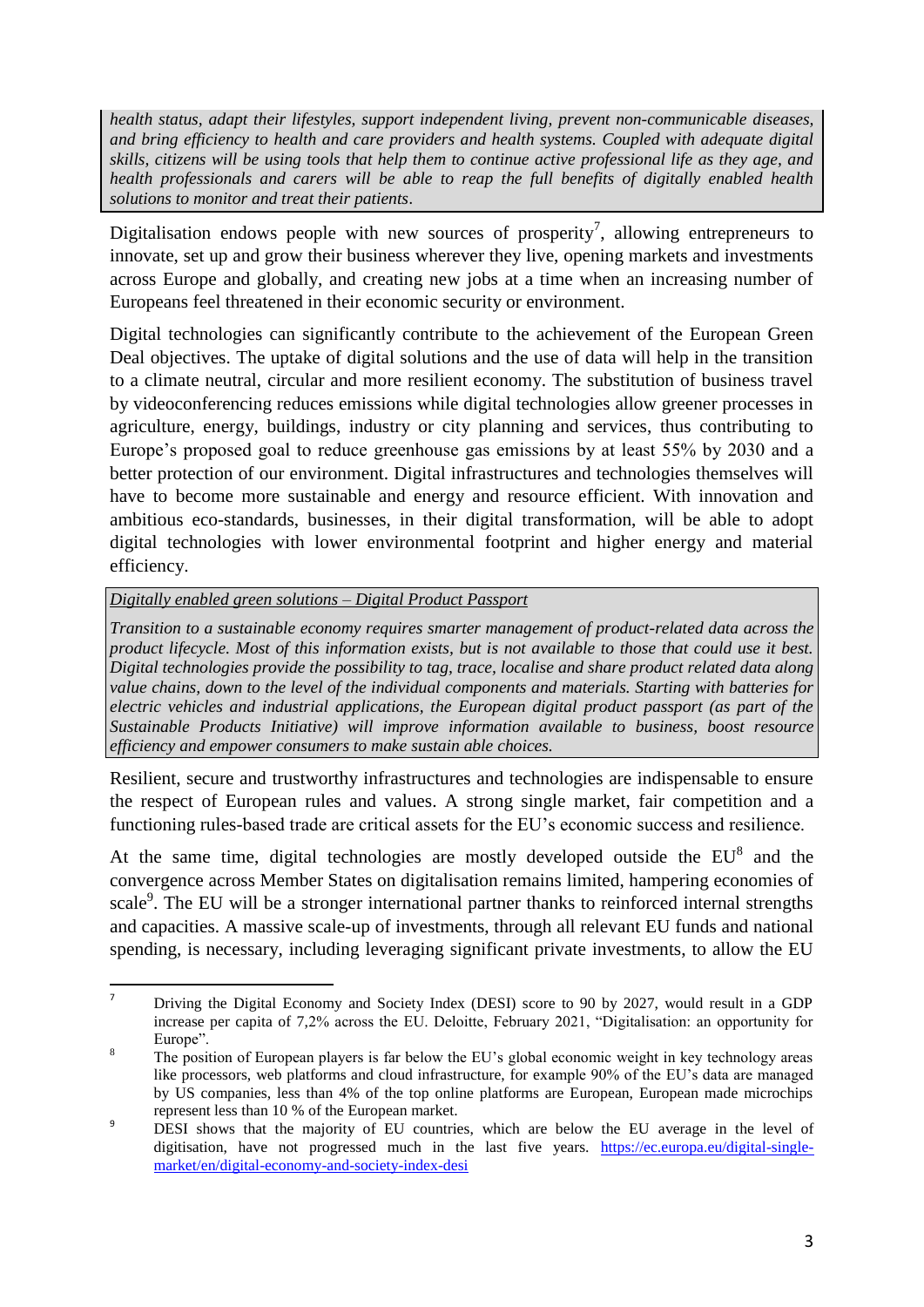to develop critical technologies in a way that fosters its productivity growth and economic development in full coherence with its societal values and objectives.

# **3. FOUR CARDINAL POINTS FOR MAPPING THE EU'S TRAJECTORY**

The Commission proposes to set up a Digital Compass to translate the EU's digital ambitions for 2030 into concrete targets and to ensure that these objectives will be met. The Compass will be based on an enhanced monitoring system<sup>10</sup>, to follow the EU's trajectory regarding the pace of a digital transformation, gaps in European strategic digital capacities as well as the implementation of digital principles. It will include the means to deliver the vision and set out key milestones along four cardinal points. The first two are focused on digital capacities in infrastructures and education & skills, and the two other are focused on digital transformation of business and public services.

# *3.1 A digitally skilled population and highly skilled digital professionals*

In the world of tomorrow, if we want to be the master of our own destiny, confident in our means, value and choices, we must rely on **digitally empowered and capable citizens**, a digitally skilled workforce and way more digital experts than today. This should be fostered by the development of a high-performing digital education ecosystem, as well as by an effective policy to promote links with and attract talent from all over the globe.

Digital skills will be essential to reinforce our collective resilience as a society. Basic digital skills for all citizens and the opportunity to acquire new specialised digital skills for the workforce are a prerequisite to participate actively in the Digital Decade, as explained in the European Skills Agenda<sup>11</sup>.

The European Pillar of Social Rights Action Plan projects the target for adults with at least basic digital skills to 80% in 2030.<sup>12</sup> To allow all Europeans to fully benefit from the welfare brought by an inclusive digital society, , and as proposed in the chapter on digital principles (Section 4), access to education allowing the acquisition of basic digital skills should be a right for all EU citizens and lifelong learning should become a reality.

Broad-based digital skills should also build a society which can trust digital products and online services, identify disinformation and fraud attempts, protect itself against cyberattacks, scams and fraud online, and in which children learn how to understand and navigate through the myriad of information they are exposed to online.

Advanced digital skills require more than mastering coding or having a basis of computing sciences. Digital training and education should support a workforce in which people can acquire specialised digital skills to get quality jobs and rewarding careers. As of 2019, there were 7.8 million ICT specialists with a prior annual growth rate of 4.2%. If this trend continues, the EU will be far below the projected need of 20 million experts e.g. for key areas, such as cybersecurity or data analysis. More than 70% of businesses report a lack of staff with adequate digital skills as an obstacle to investment. There is also a severe gender imbalance

 $10$ <sup>10</sup> Based on DESI monitoring system set up by the Commission since 2014. The 2020 Strategic Foresight Report announces finalisation of resilience dashboards, including one for the digital dimension, which will provide complementary insights on EU's digital vulnerabilities and capacities.

<sup>&</sup>lt;sup>11</sup> European Skills Agenda and Digital Education Action Plan.<br><sup>12</sup> The European Billar of Social Bights Action Plan COM (202

<sup>12</sup> The European Pillar of Social Rights Action Plan COM (2021) 102. Adopted on 3 March 2021.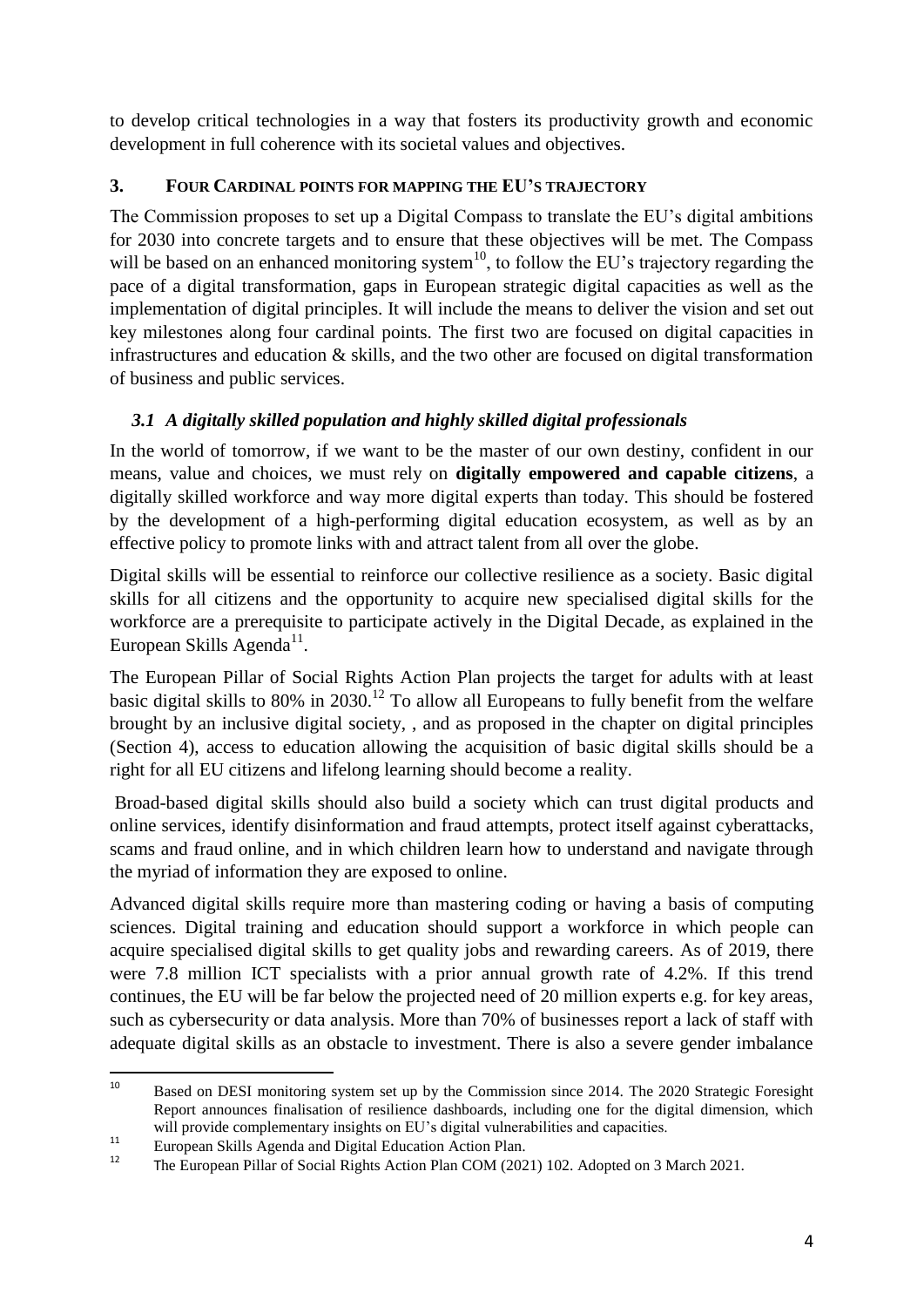with only one in six ICT specialists and one in three STEM graduates being women<sup>13</sup>. This is compounded by a lack of capacity in terms of specialised education and training programs in areas such as Artificial Intelligence, quantum and cybersecurity and by a low integration of digital subjects and educational multimedia tools in other disciplines. Addressing this challenge requires massive investment to train future generations of workers and to up-skill and re-skill the workforce.

Actions at home should be complemented by support to enhance digital literacy globally, to achieve the UN Sustainable Development Goals (SDGs). The Erasmus+ programme will also provide opportunities for third country digital engineers and specialists and generally increase digital learning environments. In Africa, national **digital skills and jobs coalitions** could develop common digital skills curricula and support governments with expertise and projects to bring schools and education institutions to the digital age. Likewise, digital skills and literacy are becoming a central element in digital capacity building in our relations with the Latin American and Caribbean region.

Going towards 2030, the global competition for talent will be fierce, as expertise will remain scarce and be a critical factor of innovation, productivity growth and prosperity for all countries. The fostering of the EU's attractiveness as well as support schemes for digital talent will play a key role in EU's digital transformation.

*It is our proposed level of ambition that by 2030:*

*- In addition to the target on basic digital skills established in the European Pillar of Social Rights Action Plan, there are 20 million employed ICT specialists in the EU, with convergence between women and men.*

# *3.2 Secure and performant sustainable digital infrastructures*

Europe will only achieve digital leadership by building it on a sustainable digital infrastructure regarding **connectivity, microelectronics and the ability to process vast data** as they act as enablers for other technological developments and support our industry's competitive edge. Significant investments need to be made in all of these areas that require coordination to achieve European scale.

**Excellent and secure connectivity** for everybody and everywhere in Europe is a prerequisite for a society in which every business and citizen can fully participate. Achieving gigabit connectivity by 2030 is key. Although this ambition can be reached with any technology mix, the focus should be on the more sustainable next generation fixed, mobile and satellite connectivity, with Very High Capacity Networks including 5G being rolled out, based on swift and efficient allocation of spectrum and respect of the 5G cybersecurity toolbox<sup>14</sup>, and with 6G being developed in the years to come<sup>15</sup>.

 $\overline{13}$ See the Women in Digital Scoreboard 2020: [https://ec.europa.eu/digital-single-market/en/news/women](https://ec.europa.eu/digital-single-market/en/news/women-digital-scoreboard-2020)[digital-scoreboard-2020.](https://ec.europa.eu/digital-single-market/en/news/women-digital-scoreboard-2020)

<sup>&</sup>lt;sup>14</sup> The Commission will ensure that participation in EU funding programmes in relevant technology domains will be conditional on compliance with security requirements specified in the respective EU programmes, including EU's external funding programmes and financial instruments, and is aligned with the approach in the EU toolbox on Cybersecurity for 5G networks. .

<sup>&</sup>lt;sup>15</sup> To contribute to this objective, the Commission adopted a proposal to launch a Joint Undertaking on Smart Networks and Services to coordinate research and innovation activities on 6G technology under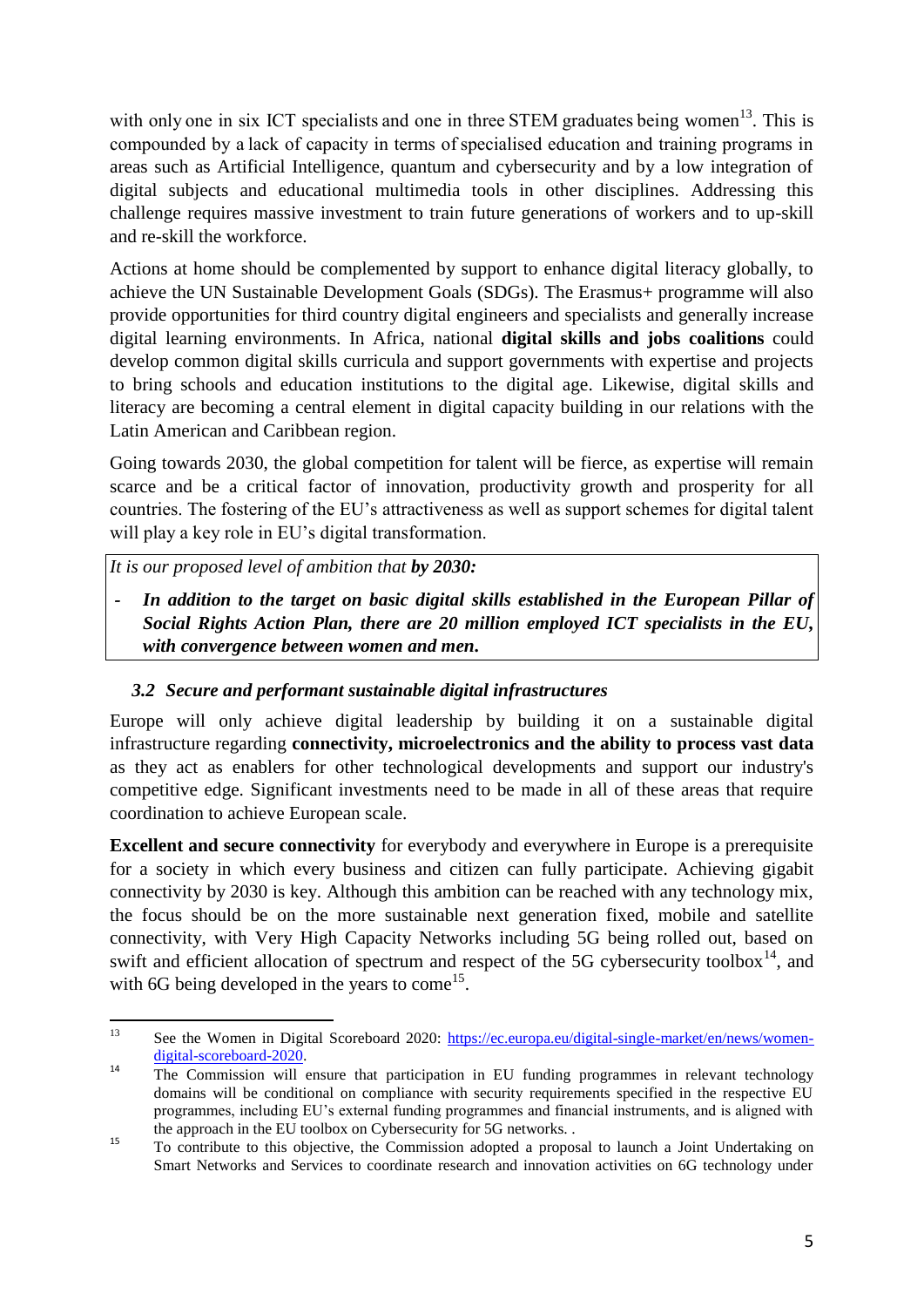As the decade progresses, households will increase the take up of such network technologies reflecting their rising needs for very high capacity connectivity. By the end of this decade, new digital communications features and capabilities such as high-precision, holographic media, and digital-senses over the networks, are expected to provide a whole new perspective to a digitally enabled society underpinning the need for gigabit connectivity. Well before the end of the decade, businesses will need dedicated Gigabit connections and data infrastructures for cloud computing and data processing, in the same way as schools and hospitals will need this for eEducation and eHealth. High performance computing (HPC) will require terabit connections to allow real-time data processing.

*It is our proposed level of ambition that by 2030* 

*All European households will be covered by a Gigabit network, with all populated areas covered by 5G<sup>16</sup> .*

Europe's digital leadership and global competitiveness depend on strong internal and external connectivity and should also inform our **international engagement,** in particular along the European time zones, and taking account the emergence of data gateways around EU periphery. The EU has a comprehensive program of engagement including Broadband rollout with partners in the Western Balkans and Eastern Partnership. Europe will be linked to its partners in the Neighborhood and Africa, including via terrestrial and submarine cables and a secure constellation of satellites. In addition, the EU will step up implementation of the EU-Asia Connectivity Strategy via new Connectivity Partnerships with India and ASEAN. Digital Partnership with Latin America & the Caribbean will complement the launch of connectivity component of the Digital Alliance with Latin America & the Caribbean, building on the BELLA Cable.

If connectivity is a precondition for digital transformation, **microprocessors** are at the start of most of the key, strategic value chains such as connected cars, phones, Internet of Things, high performance computers, edge computers and Artificial Intelligence. While Europe designs and manufactures high-end chips, there are important gaps, notably in state-of-the-art fabrication technologies and in chip design, exposing Europe to a number of vulnerabilities.<sup>17</sup>

*It is our proposed level of ambition that by 2030* 

**.** 

*The production of cutting-edge and sustainable semiconductors in Europe including processors is at least 20% of world production in value (meaning manufacturing capacities below 5nm nodes aiming at 2nm and 10 times more energy efficient than today)*<sup>18</sup> .

Horizon Europe as well as 5G deployment initiatives under the Connecting Europe Facility Digital and other programs. https://ec.europa.eu/digital-single-market/en/news/europe-puts-forward-proposal-jointundertaking-smart-networks-and-services-towards-6g

<sup>&</sup>lt;sup>16</sup> This ambition continues on the track proposed by the 2016 Commission Communication 'Connectivity for a Competitive Digital Single Market – Towards a European Gigabit society' and the 2025 targets set therein.

<sup>17</sup> To contribute to this objective, the Commission adopted a proposal to launch a Joint Undertaking on Key Digital Technologies to coordinate research and innovation activities on semiconductor and processor technologies under Horizon Europe and has launched a European alliance on microprocessors.

<sup>&</sup>lt;sup>18</sup> The smaller the technology node means the smaller the feature size, producing smaller transistors which are faster and more efficient.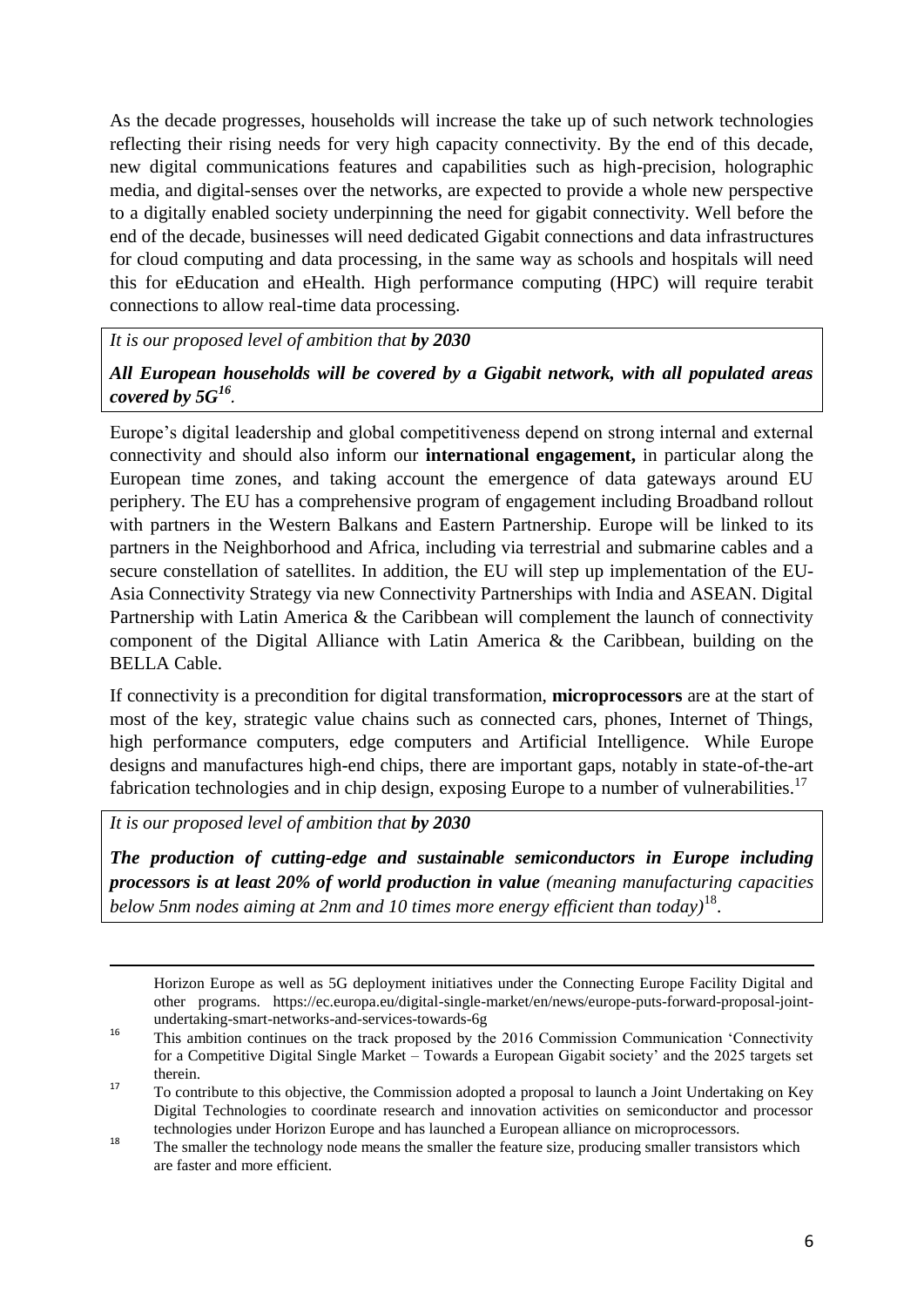A digital infrastructure serving citizens, SMEs, the public sector and large companies require high performance computing and comprehensive data infrastructures. Today, data produced in Europe is generally stored and processed outside Europe, and its value is also extracted outside Europe<sup>19</sup>. While businesses generating and exploiting data should retain free choice in this regard, this can bring risks in terms of cybersecurity, supply vulnerabilities, switching possibilities as well as unlawful access to data by third countries.<sup>20</sup> EU-based cloud providers have only a small share of the cloud market, which leaves the EU exposed to such risks and limits the investment potential for the European digital industry in the data processing market. Also, given the impact of data centers and cloud infrastructures on energy consumption, the EU should take the lead in making these infrastructures climate neutral and energy efficient by 2030, while using their excess energy to help heating our homes, businesses and common public spaces. As part of the enhanced Digital Economy and Society Index (DESI), the Commission will introduce mechanisms to measure the energy efficiency of data centers and electronic communications networks used by European companies.

As highlighted in the European data strategy, the volume of data generated is greatly increasing and a growing proportion of data is expected to be processed at the edge, closer to the users and where data are generated. This shift will require the development and deployment of fundamentally new data processing technologies encompassing the edge, moving away from centralised cloud-based infrastructure models. To address these trends towards increasing distribution and decentralization of data processing capacities, and to overcome the gap of suitable cloud supply meeting the needs of European businesses and public administration, Europe needs to strengthen its own cloud infrastructure and capacities $^{21}$ .

#### *Intelligent edge computing - applications*

- *To monitor dangerous intersections for an autonomous vehicle so that it can travel safely.*
- *In "Smart Farming" where the deployment of edge capacity connected to machinery in farms will allow to collect agriculture data in real time, provide advanced services to farmers like harvest prediction or farm management, and optimise food supply chains.*
- *In Manufacturing-as-a-service enabling manufacturing companies – notably SMEs – to have local access to cloud-based innovative industrial services platforms, and market places to boost the visibility of their production capacities.*
- *Health data and health records: this will allow to collect and aggregate health data at local level much more quickly (e.g. in context of pandemic).*
- *In public sector modernization where edge deployment will provide data processing capacity for local public administration.*

*It is our proposed level of ambition that by 2030* 

<sup>19</sup> <sup>19</sup> According to Eurostat's data, while improved compared to 2018, only 36% of EU enterprises used cloud services in 2020, mostly for simple services such as e-mail and storage of files (only 19% of enterprises use advanced cloud services).

<sup>&</sup>lt;sup>20</sup> The EU is acting to mitigate such concerns through mutually beneficial international cooperation, such as the proposed EU-U.S. Agreement to facilitate cross border access to electronic evidence, alleviating the risk of conflict of laws and establishing clear safeguards for the data of EU citizens and companies.

<sup>&</sup>lt;sup>21</sup> The declaration on cloud federation and alliance will contribute to this objective.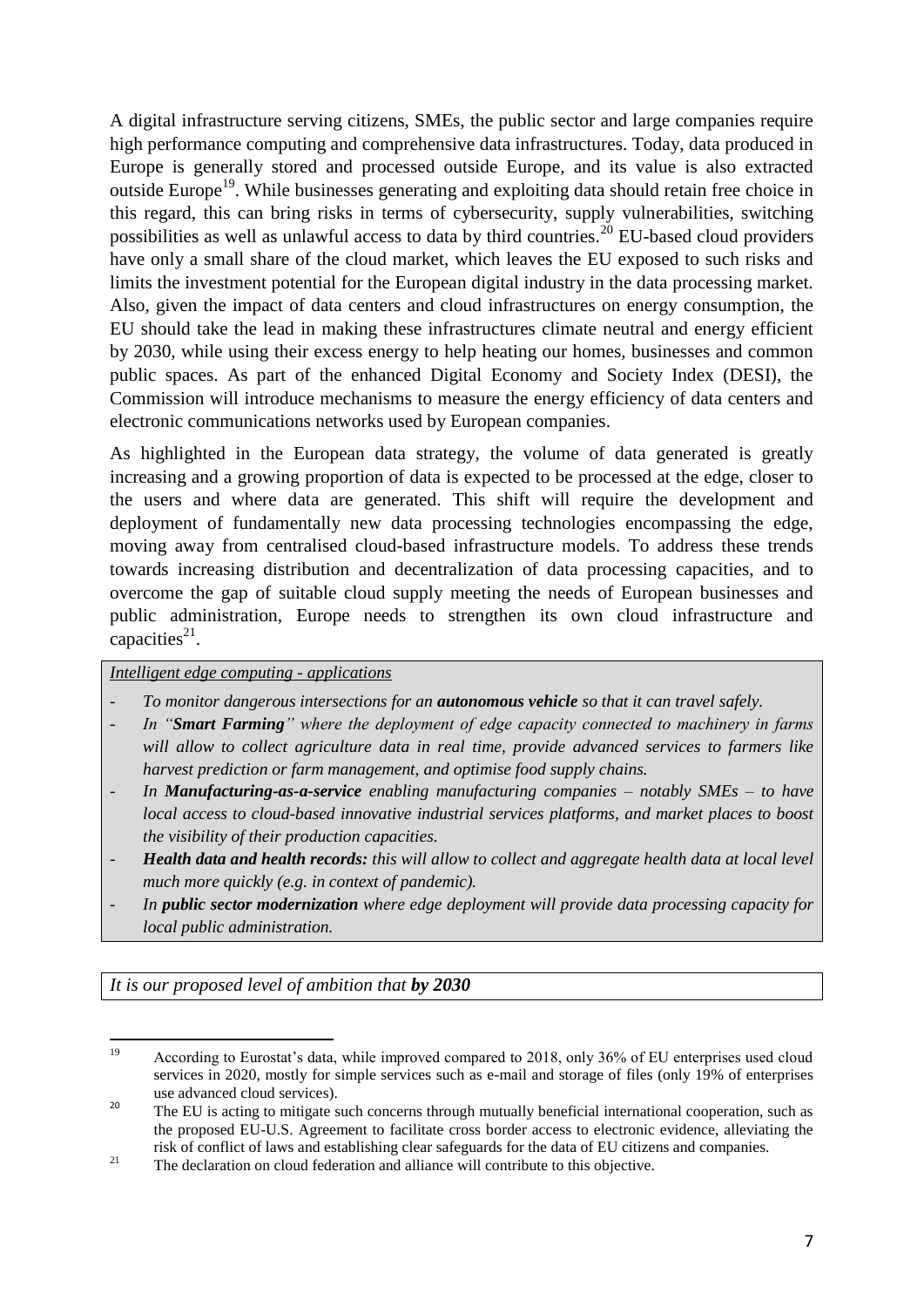- *10,000 climate neutral highly secure edge nodes<sup>22</sup> are deployed in the EU, distributed in a way that will guarantee access to data services with low latency (few milliseconds) wherever businesses are located.*

Yet, the cloud and edge ecosystem will not bring their full benefits to European businesses and public administrations unless accompanied by state-of-art **computing capacity**. In this regard, the cooperation with the Member States through the already established European High Performance Computing Joint Undertaking will be accelerated to deploy a world leading, federated supercomputing and quantum computing data infrastructure.

At the same time, the EU must invest in new **quantum** technologies. The EU should be at the global cutting edge of developing quantum computers which are fully programmable and accessible from everywhere in Europe while being highly energy efficient and which will be able to solve in hours what is currently solved in hundreds of days, if not years.

*The Quantum revolution in the next decade will be a game changer in the emergence and use of digital technologies. Examples of possible applications include:*

- *- Health: Quantum computers will enable faster and efficient development of medicines such as simulating a human body ("digital twin") to conduct virtual drug trials, develop personalised cancer treatments; much faster genome sequencing etc.*
- *Increase security of communication and data transfers: Quantum secured communication systems can safeguard sensitive communications, online voting systems, and financial transactions, ensure the long-term storage of sensitive health and national security-related data, and keep critical communication infrastructure safe.*
- *- Better monitoring of resources: Quantum gravity sensors based on Earth or fitted to spaceborne satellites, will measure gravitational fields, making it possible to detect obstacles, subsidence and water resources under the ground and monitor natural phenomena such as volcanic activity.*
- *- Business/environment: Quantum computers will optimise the use of algorithms to solve highly complex logistical and scheduling problems, resulting in saving time and fuel or finding the cheapest combination of renewable sources to supply an energy grid.*

*It is our proposed level of ambition that*

**.** 

*By 2025, Europe will have its first computer with quantum acceleration paving the way for Europe to be at the cutting edge of quantum capabilities by 2030.*

# *3.3 Digital transformation of businesses*

During the COVID-19 pandemic embracing digital technologies has become essential for many businesses. By 2030, more than just enablers, digital technologies including 5G, the Internet of Things, edge computing, Artificial Intelligence, robotics and augmented reality will be at the core of new products, new manufacturing processes and new business models based on fair sharing of data in the data economy. In this context, the swift adoption and implementation of the Commission's proposals for the Digital Single Market and Shaping

<sup>&</sup>lt;sup>22</sup> An edge node is a computer that acts as an end user portal (or "gateway") for communication with other nodes in cluster computing, where components of a software system are shared among multiple computers.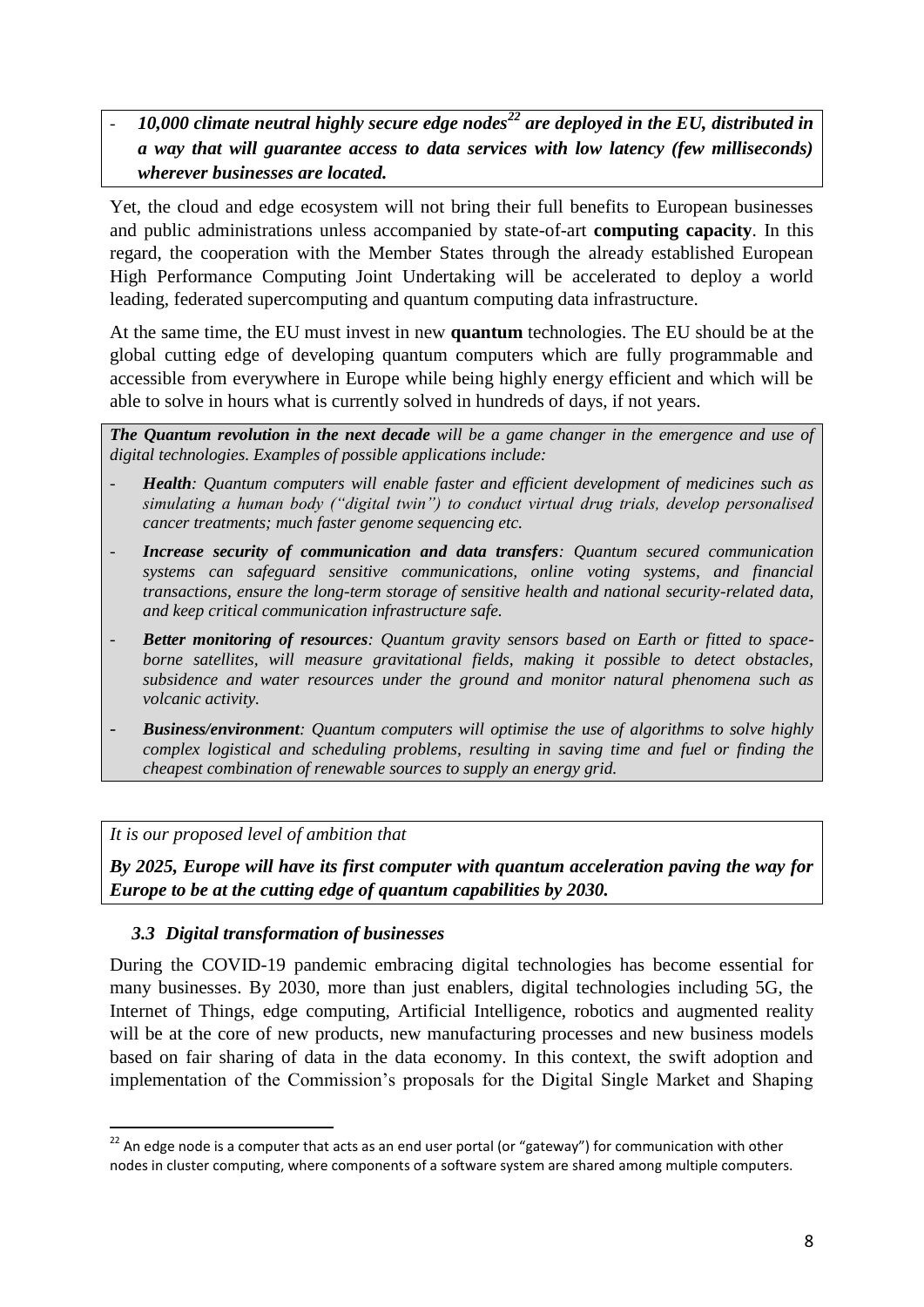Europe's digital future strategies<sup>23</sup> will enhance the digital transformation of businesses and ensure a fair and competitive digital economy. It will also need to be matched with a level playing field abroad.

The transformation of businesses will depend on their ability to adopt new digital technologies rapidly and across the board, including in industrial and services ecosystems that are lagging behind. EU support, notably through the Single Market, Digital Europe and Cohesion programmes, will promote the deployment and use of digital capabilities including industrial data spaces, computing power, open standards, testing and experimentation facilities.

Businesses should be encouraged to adopt digital technologies and products with lower environmental footprint and higher energy and material efficiency. Digital technologies must be rapidly deployed to enable a more intensive and efficient resource use. In this way, boosting Europe's material productivity will both reduce manufacturing input costs and our vulnerability to supply shocks.

*The potential of digital transformation for five key ecosystems<sup>24</sup>*

- *Manufacturing: thanks to 5G connectivity, devices in factories will be even more connected and collect industrial data. Artificial Intelligence will instruct robots in real time, making them increasingly collaborative, improving workers' jobs, safety, productivity and wellbeing. Manufacturers will be able to enhance predictive maintenance and produce on demand, based on consumers' needs, with zero stocks, thanks to digital twins, new materials and 3D printing.*
- *Health: introducing more online interaction, paperless services, electronic transmission and access to data instead of paper records and automation could lead to benefits of up to € 120 billion per year in Europe.*
- *Construction: the lowest productivity development from all major sectors in the last 20 years. 70% of construction executives mentioned new production technologies and digitalisation as the drivers of change in the sector.*
- *Agriculture: Digital farming technologies can enable the agricultural sector to produce more tailored and efficiently, thus increasing the sector's sustainability performance and competitiveness. Agriculture has been identified as one key sector, where digital solutions can help to cut global GHG emissions and pesticide use.*
- *Mobility: digital solutions for connected and automated mobility have great potential for reducing traffic accidents, enhancing quality-of-life, and improving the efficiency of transportation systems, including concerning their environmental footprint.*

Specific attention should be given to **cutting-edge and disruptive innovation**. While Europe is creating already as many start-ups as the US, it needs to create more favourable conditions and a truly functioning Single Market for rapid growth and scale-up<sup>25</sup>. Europe has equipped itself with various tools<sup>26</sup>, yet the investment gap for financing the growth of start-ups

 $23$ <sup>23</sup> For instance the EU's Cybersecurity Strategy for the Digital Decade, Digital Services Act and Digital Markets Act, the European Digital Identity, the Media and Audiovisual Action Plan, the European Democracy Action Plan, the Digital Finance Strategy, the Data and AI strategies, Platform to Business Regulation and Geo-blocking Regulation .

<sup>&</sup>lt;sup>24</sup> Source McKinsey report, *Shaping the digital transformation in Europe*, September 2020.

<sup>&</sup>lt;sup>25</sup> Europe's next leaders: the Start-up and Scale-up Initiative, COM/2016/0733 final.

<sup>26</sup> A deepening of the EU's Capital Markets Union, a strengthening of the mobilisation of private finance as well as funding from Horizon Europe, the European Innovation Council and InvestEU will be important.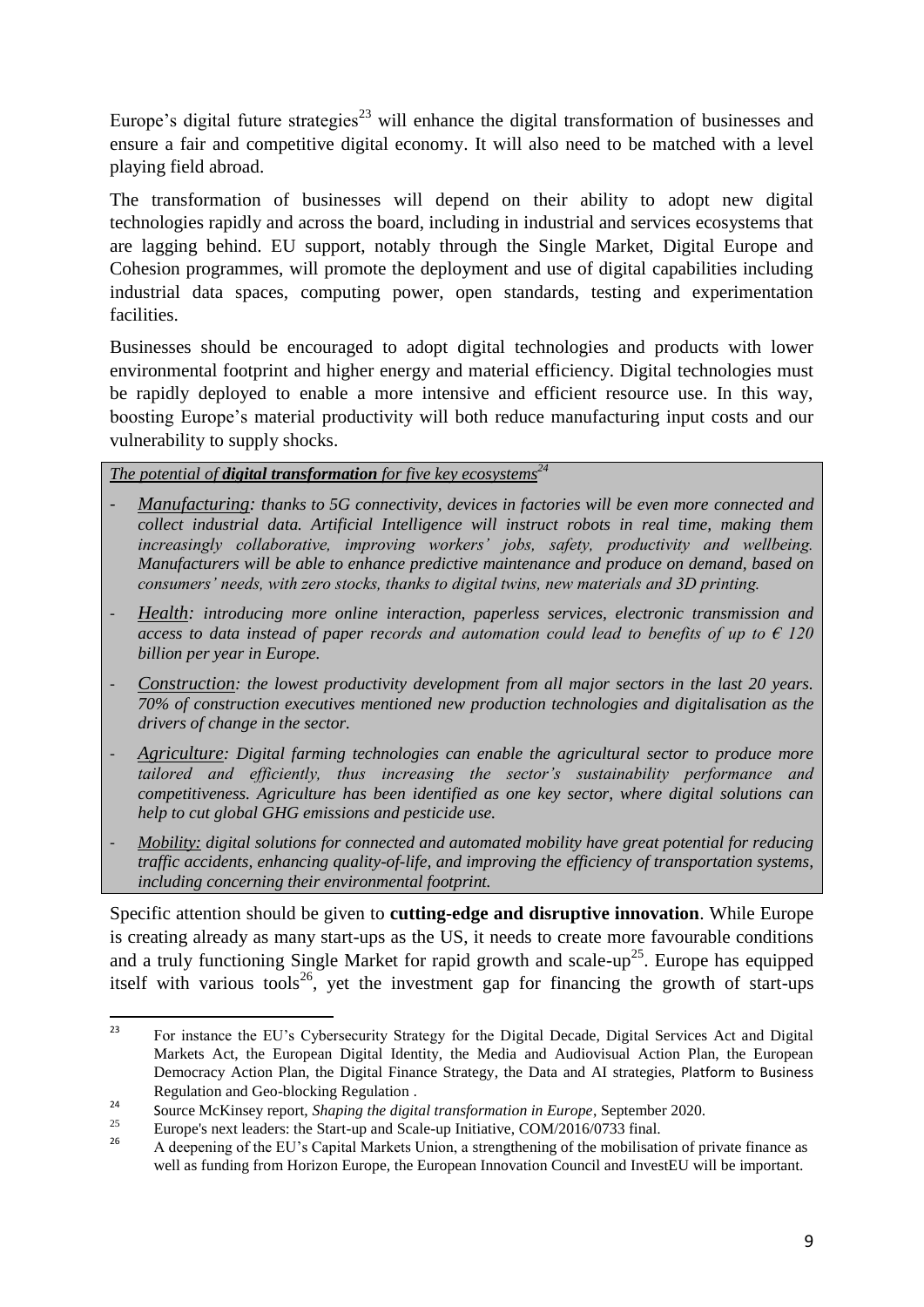between the US and Europe and even between the EU and China is still considerable. The EU has already produced a number of unicorns, but there is scope for improvement. The development of a Startup Nations Standard of Excellence can contribute to facilitate growth across borders, including increasing access to finance for scaling- $up<sup>27</sup>$ .

**SMEs have a central role in this transition,** not only because they represent the bulk of the EU companies, but also because they are a critical source of innovation<sup>28</sup>. With the support of over 200 Digital Innovation Hubs and industrial clusters, by 2030, SMEs should have the opportunity to access digital technologies or data easily and on fair terms, ensured by appropriate regulation, and benefit from adequate support to digitalise. In this respect, more than 200 European Digital Innovation Hubs and industrial clusters across the EU should support digital transformation of both innovative and non-digital SMEs, and connect digital suppliers to local ecosystems The objective is to achieve a high level of digital intensity, leaving no-one behind. The Commission will update its Industrial Strategy, also with a view to accelerating the digital transformation of the industrial ecosystems in support of the 2030 targets.

*It is our proposed level of ambition that by 2030:*

- *- 75% of European enterprises have taken up cloud computing services, big data and Artificial Intelligence*
- *- More than 90% of European SMEs reach at least a basic level of digital intensity<sup>29</sup>*
- *Europe will grow the pipeline of its innovative scale ups and improve their access to finance, leading to doubling the number of unicorns<sup>30</sup> in Europe.*

#### *3.4 Digitalisation of public services*

By 2030, the EU's objective is to ensure that democratic life and public services online will be fully accessible for everyone, including persons with disabilities, and benefit from a best– in-class digital environment providing for easy-to-use, efficient and personalised services and tools with high security and privacy standards. Secured e-voting would encourage greater public participation on democratic life. User-friendly services will allow citizens of all ages and businesses of all sizes to influence the direction and outcomes of government activities more efficiently and improve public services. Government as a Platform, as a new way of building digital public services, will provide a holistic and easy access to public services with a seamless interplay of advanced capabilities, such as data processing, AI and virtual reality. It will also contribute to stimulating productivity gains by European business, thanks to more

 $27$ <sup>27</sup> https://ec.europa.eu/digital-single-market/en/startup-europe

<sup>&</sup>lt;sup>28</sup> An SME Strategy for a sustainable and digital Europe, COM/2020/103 final.

<sup>29</sup> The Digital Intensity Index (DII) measures the use of different digital technologies at enterprise level. The DII score (0-12) of an enterprise is determined by how many of the selected digital technologies it uses. A basic level of digital intensity corresponds to a situation where an enterprise scores 4 or more.

<sup>&</sup>lt;sup>30</sup> By unicorns we understand here both: 1) realised unicorn, i.e. companies founded after 1990 that have had an IPO or trade sale above \$1 billion and 2) unrealised unicorn, i.e. companies that have been valued at or over \$1 billion in their last private venture funding round (meaning the valuation has not been confirmed in a secondary transaction).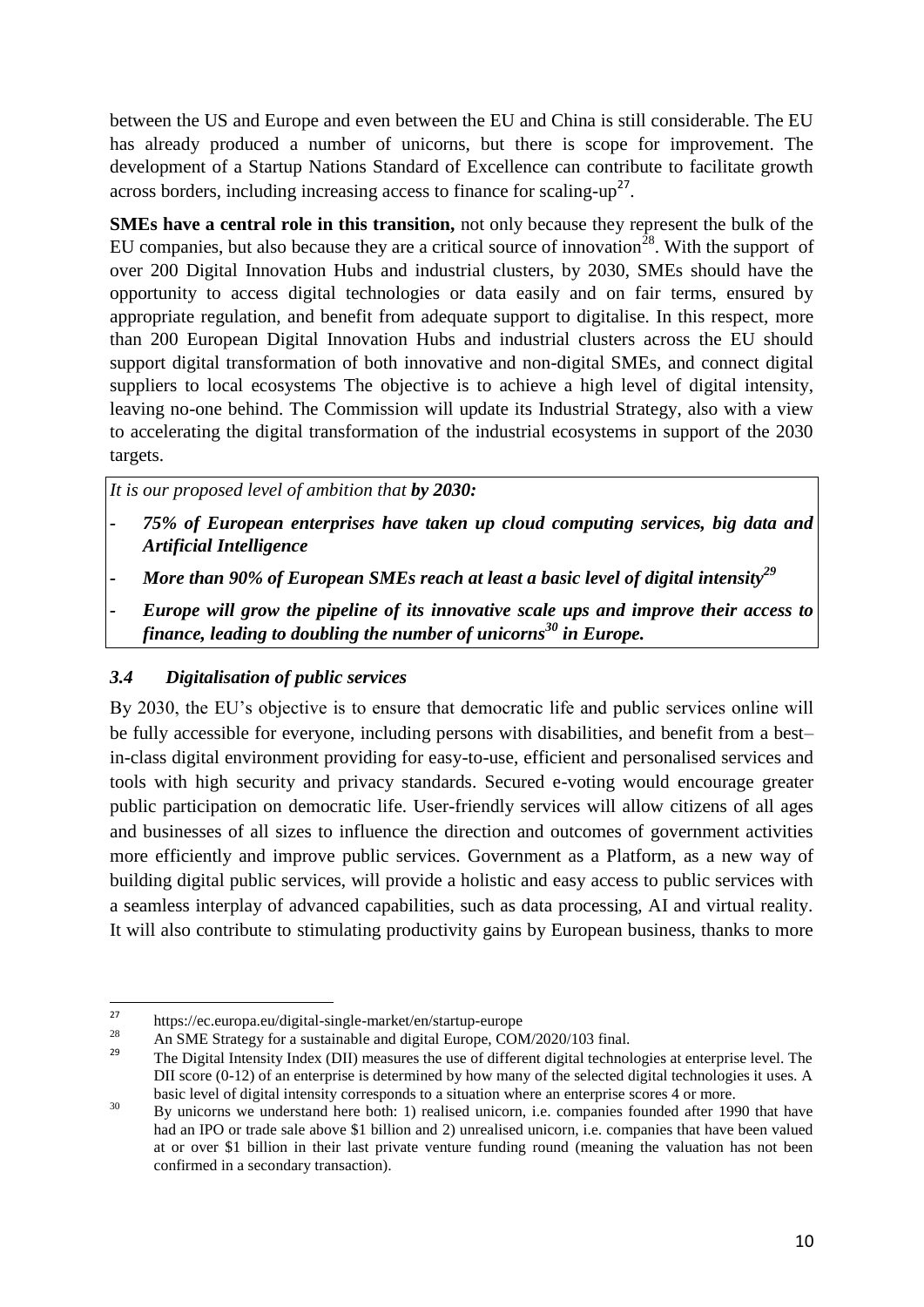efficient services that are digital by default<sup>31</sup> as well as a role model incentivising businesses, in particular SMEs, towards greater digitalisation.

However, the gap to reach this vision is still significant. Despite the increasing use of public services online, services provided digitally are often basic e.g. filling in forms. Europe must harness digitalisation to drive a paradigm change in how citizens, public administrations and democratic institutions interact, ensuring interoperability across all levels of government and  $across$  public services<sup>32</sup>.

# *Telemedicine*

*During the pandemic telemedicine consultations grew more in one month than they did in 10 years, and this played a key role in keeping queues down at hospitals and maintaining patients in good health<sup>33</sup>. The ability for European citizens to access, and control access to, their electronic health records (EHR) across the EU should be greatly improved by 2030 based on common technical specifications for health data sharing, interoperability, developing the secure infrastructure, as well as taking actions to facilitate the public acceptability of sharing health information with the medical community.*

*European digital identity: the Government in the palm of your hand*

*By 2030, the EU framework should have led to wide deployment of a trusted, user-controlled identity, allowing each citizen to control their own online interactions and presence. Users can make a full use of online services easily and throughout the EU while preserving their privacy.* 

EU communities are also developing smart data platforms integrating data across different sectors and cities that improve the quality of everyday life for their citizens. Today, most of the digital services these platforms offer are limited to basic services, such as smart parking, smart lighting or public transportation telematics. Digitalisation also plays a key role in the development of "Smart villages", i.e. communities in rural areas that use innovative solutions to improve their resilience, building on local strengths and opportunities.

Platforms in rural and urban communities will be powered by digital technologies and will offer services such as multi-modal intelligent transport systems, rapid emergency assistance in case of accidents, more targeted waste management solutions, traffic management, urban planning, smart energy and lighting solutions, resource optimisation, and more. Using Green Public Procurement criteria<sup>34</sup> can boost demand for a green digital transformation

 $31$ While public services will always be accessible in person, successful digital transformation will make digital the preferred way for people to access them.

<sup>&</sup>lt;sup>32</sup> Cf. in particular the Berlin Declaration on Digital Society and Value-based Digital Government, December 2020. The digitisation effort mandated by the EU Single Digital Gateway should be extended to other sectors so that citizens and businesses can interact digitally will all parts of national administrations.

<sup>&</sup>lt;sup>33</sup> In France, there were 10,000 teleconsultations per day in early March 2021 and this grew to 1 million per day by the end of March – according to Digital Health Partnership.

<sup>&</sup>lt;sup>34</sup> https://ec.europa.eu/environment/gpp/eu\_gpp\_criteria\_en.htm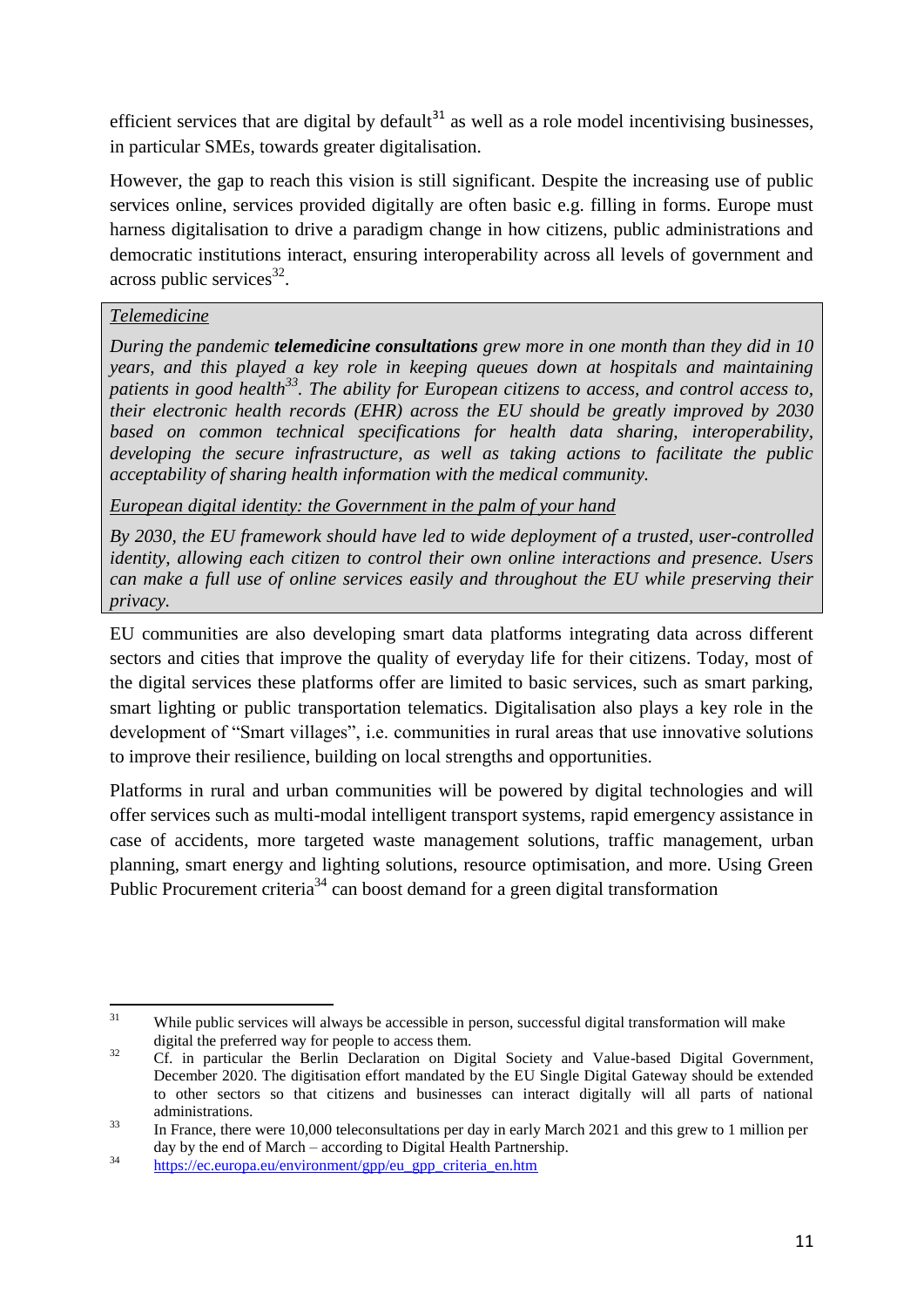The digital transformation should also enable modern and efficient justice systems<sup>35</sup>, enforcement of consumer rights and an increased effectiveness of public action including law enforcement and investigation capacities $36$  – what is illegal offline is also illegal online, and law enforcement must be best equipped to deal with more and more sophisticated digital crimes.

*It is our proposed level of ambition that by 2030:*

- *100% online provision of key public services available for European citizens and businesses*
- *100% of European citizens have access to medical records (e-records)*
- *80% of citizens will use a digital ID solution.*

#### **4. DIGITAL CITIZENSHIP**

Deploying digital infrastructures, skills and capacities and digitising businesses and public services alone is not sufficient to define the EU's approach to its digital future; it is also necessary to enable all Europeans to make full use of digital opportunities and technologies. In the digital space, we need to make sure that the same rights that apply offline can be fully exercised online.

To be fully empowered, people should first have access to affordable, secure and high quality connectivity, be able to learn basic digital skills –which should become a right for all- and be equipped with other means which together allow them to fully participate in economic and societal activities of today and the future. They also need to have easy access to digital public services, on the basis of a universal digital identity, as well as access to digital health services. People should benefit from non-discriminatory access to online services and as well from the realisation of principles, such as secure and trusted digital spaces, work-life balance in a remote working environment, protection of minors, and ethical algorithmic decision-making.

In addition, the digital technologies and services people use must be compliant with the applicable legal framework and respect the rights and values intrinsic to the "European way". Furthermore, the human-centred, secure and open digital environment should comply with the law, but also further enable people to enforce their rights, such as the rights to privacy and data protection, freedom of expression, the rights of the child and consumer rights.

The digital principles are rooted in primary EU law, notably the Treaty on European Union (TEU), the Treaty on the Functioning of the European Union (TFEU), the Charter of Fundamental Rights and the case-law of the Court of Justice of the European Union, as well as in secondary legislation<sup>37</sup>.

 $35$ <sup>35</sup> Communication from the Commission on the Digitalisation of justice in the European Union A toolbox of opportunities, COM(2020) 710 final.

<sup>&</sup>lt;sup>36</sup> 85% of criminal investigations rely on electronic evidence.<br><sup>37</sup> This is the aggs of evisting logislation as the Consumer.

This is the case of existing legislation, e.g. the Consumer Sales and Guarantees Directive, the European Accessibility Act, the European Electronic Communication Code, the Audiovisual Media Service Directive, the Single Digital Gateway Regulation or the Cybersecurity Act, as well as legislation that has been proposed and should be rapidly adopted by the EU co-legislators and ratified by national Parliaments such as the Digital Services Act and the Digital Markets Act.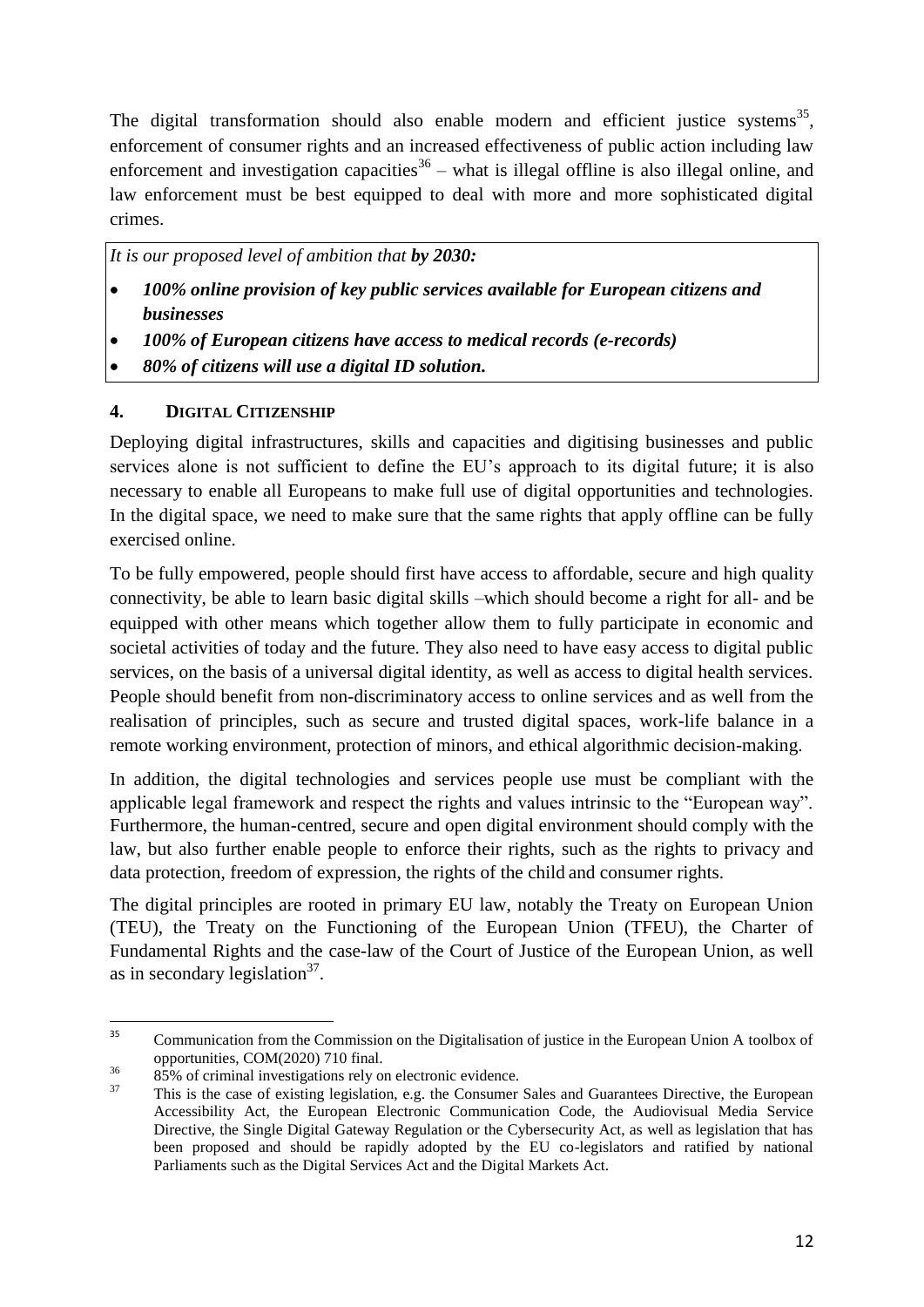This European way for the digital society should also underpin and support open democracy initiatives by contributing to inclusive policy-making, enabling wide-ranging engagement with people and stimulating grass-roots action for developing local initiatives as enabler factors to improve social acceptability and public support for democratic decisions.

This European way for the digital society is also based on ensuring full respect of EU fundamental rights:

- Freedom of expression, including access to diverse, trustworthy and transparent information,
- Freedom to set up and conduct a business online,
- Protection of personal data and privacy, and right to be forgotten,
- Protection of the intellectual creation of individuals in the online space.

It is equally important to set up a comprehensive set of digital principles that will allow to inform users and guide policy makers and digital operators such as:

- Universal Access to internet services
- A secure and trusted online environment
- Universal digital education and skills for people to take an active part in society and in democratic processes
- Access to digital systems and devices that respect the environment
- Accessible and human-centric digital public services and administration
- Ethical principles for human centric algorithms
- Protecting and empowering children in the online space
- Access to digital health services.

The Commission will propose to include such a set of digital principles and rights in an interinstitutional solemn declaration between the European Commission, the European Parliament and the Council, based on a proposal from the European Commission and building on and complementing the experience of the European Pillar of Social Rights.

The Commission intends to carry out an annual Eurobarometer exercise specifically dedicated to monitoring the perception of Europeans regarding the respect of their rights and values, and to what extent they feel that the digitisation of our society is serving them.

# **5. A COMPASS TO REACH THE 2030 TARGETS AND OBJECTIVES**

To deliver the renewed EU ambition for digitalisation a robust framework is necessary. It should encompass our vision based on the four cardinal points, digital principles and addressing critical capacity gaps.

# **Digital COMPASS**

# **Governance structure with annual reporting and follow up**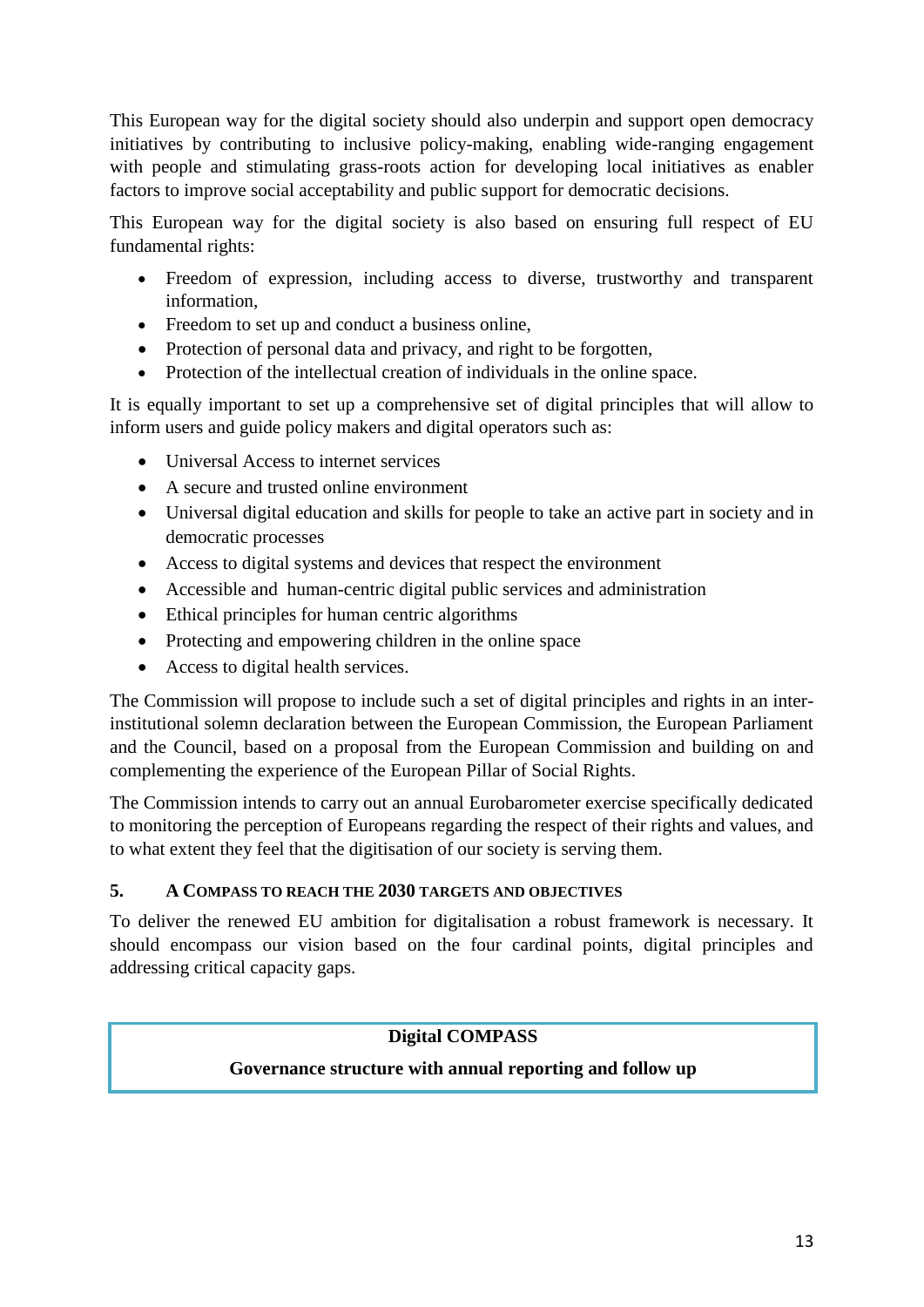| Achieving the concrete<br>objectives under the four<br>cardinal points <sup>38</sup>                          | <b>Shaping and launching</b><br>Multi-country projects <sup>39</sup>                                                                                                  | <b>Monitoring Digital</b><br><b>Principles</b>              |
|---------------------------------------------------------------------------------------------------------------|-----------------------------------------------------------------------------------------------------------------------------------------------------------------------|-------------------------------------------------------------|
| Monitored by quantitative<br>KPIs, reporting on actions<br>undertaken and followed up<br>with recommendations | Monitoring of infrastructure and<br>critical capacity gap. Building<br>consensus / fostering agreement<br>on common projects and<br>facilitating their implementation | Reporting and<br>scoreboards<br><b>Annual Eurobarometer</b> |

# *5.1 Governance*

Operationally, the Commission intends to propose a Digital Compass in the form of a digital policy programme<sup>40</sup> to be adopted by co-decision of European Parliament and Council, setting the focus on delivery and constant commitment towards the common digital goals. The programme would feature the following aspects:

- A set of concrete objectives for each of the four cardinal points as proposed in Section 3.
- A monitoring system measuring the progress of the EU against the key targets for 2030 (Section 3 and Annex) and digital principles (Section 4), also assessing the areas with insufficient development at the level of Member States, including for instance lack of action or incomplete implementation of key regulatory proposals.<sup>41</sup> The underlying indicators for monitoring the targets at EU level and the digitalisation trends at national level will be part of an enhanced DESI reporting in order align with and harness existing processes and methodologies<sup> $42$ </sup>. The European Commission will be responsible for the analysis and overall reporting on progress at the European level. Such reporting will provide an overview and analysis of the situation and show the remaining distance towards the digital decade targets (see as an example a graph below). The final purpose is to identify in which areas progress lags behind and how the identified gaps can be addressed through measures and recommendations at European and/or at national level.

*How far are we from the 2030 Targets which enable an inclusive and sustainable digital society?* 

<sup>38</sup>  $rac{38}{39}$  See below paragraph 5.1

 $\frac{39}{40}$  See below paragraph 5.2.

<sup>40</sup> Possibly similar to the [Radio Spectrum Policy Programme](http://eur-lex.europa.eu/LexUriServ/LexUriServ.do?uri=CELEX:32012D0243:EN:NOT) (RSPP) approved on 14 March 2012 by the European Parliament and Council. This Decision created a comprehensive roadmap, set general principles and called for concrete actions to meet the objectives of EU policies for radio spectrum use.

<sup>&</sup>lt;sup>41</sup> While the key targets for the four cardinal points will be defined in the digital policy programme, the digital principles will be laid down in the inter-institutional solemn declaration mentioned above.

<sup>&</sup>lt;sup>42</sup> Member States are currently already providing relevant information for the DESI index, therefore there will not be a significant increment of the reporting requests, while at the same time DESI will become an official and concerted instrument. Member States will have a key role in defining the relevant target and indicators, as well as in the enforcing mechanism.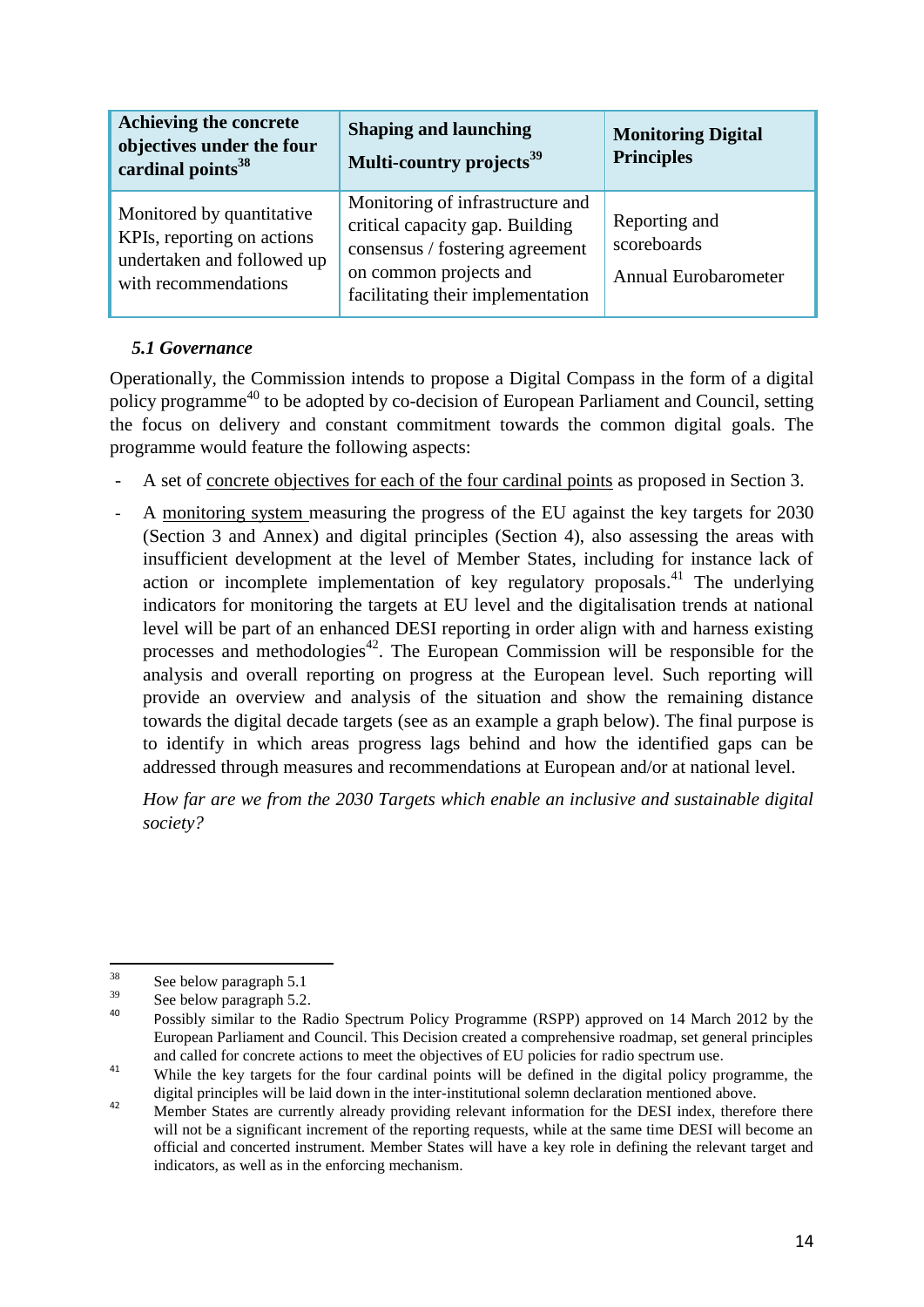

- On the basis of the analysis, the Commission will publish annually the **European State of the Digital Decade Report** for the Council and the European Parliament, to report on the progress towards the 2030 vision and corresponding cardinal points, targets and principles, as well as on the more general state of compliance with these objectives, through a score of 'traffic lights'. The report will raise awareness on deviations towards the common 2030 EU goals and digital principles and identified investment gaps. The annual State of the Digital Decade Report, as a sole report on the progress in digital, will feed also into the European Semester exercise, and will be aligned with the recovery and resilience facility process.
- The Report will trigger a collaborative analysis between the Commission and Member States to identify solutions addressing weaknesses and to propose targeted actions for effective remedies. The Commission will be empowered, in collaboration with Member States, to undertake an operational follow-up and to provide recommendations. This could include recommendations as regards regulatory implementation<sup>43</sup> or the need for public intervention to foster additional investments in digital technologies and capacities, e.g. through the development of Multi-Country Projects.

The policy programme will set up a mechanism to enable the Commission to engage with Member States through close cooperation and coordination with the objective of taking joint commitments as well as possible measures at EU and national level, also taking into account the implementation of other digital policies and initiatives. In addition, the policy programme will allow the Commission to engage with Member States to launch and shape Multi-Country Projects, as described below.

While the focus would be on the cooperation and coordination with Member States, for the governance to be effective, all economic and societal actors need to have well-founded trust in delivery. Since this is a key condition of success for the acceleration of EU's digitalisation, the Compass will subject to targeted consultations with relevant stakeholders.

# *5.2 Multi-Country Projects*

To deliver the European vision for the Digital Decade, digital capacities are needed in the four areas of the Digital Compass, which can only be delivered if Member States and the EU pool

 $43$ This could encompass, for instance, a further harmonization of spectrum policies.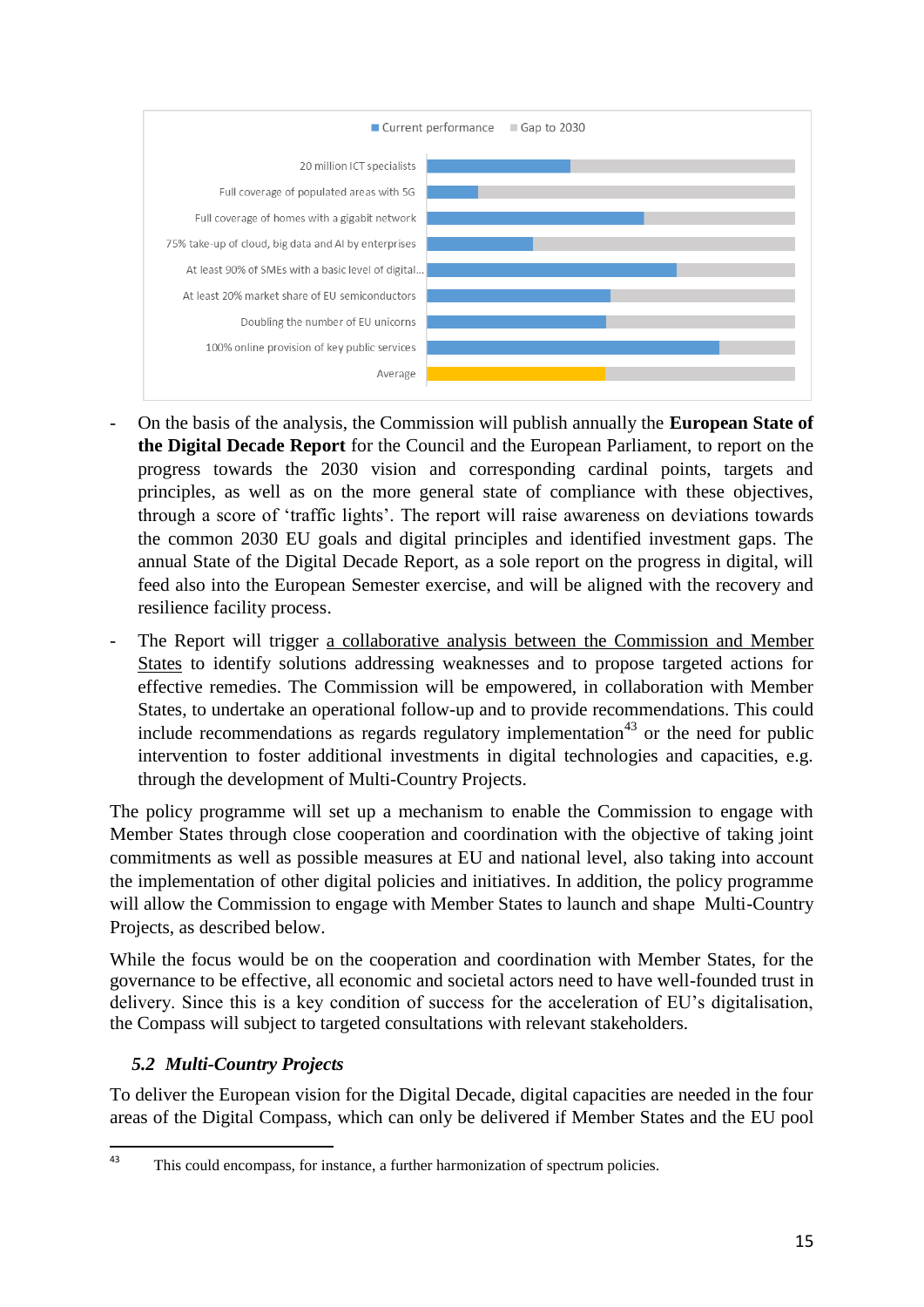resources. For the large technological projects that are necessary for Europe's digital transition, a European approach to building digital capacities is indispensable. Cutting-edge European capacities require critical mass of funding and alignment of all the actors.

The European Council has called for further strengthening synergies between the use of EU and national funds as regards such key technological projects. The Recovery and Resilience Facility (RRF) Regulation and the Technical Support Instrument recognise the opportunity of developing Multi-Country Projects combining investments from several national recovery and resilience plans. Moreover, action should be prepared for the longer term, seeking to ensure the mobilisation of investments from the EU budget, Member States and the industry.

Possible directions for Multi-Country Projects have already been discussed with Member States as part of the preparation of the national recovery and resilience plans, under the flagships Connect, Scale Up, Modernise and Reskill and Upskill. The Commission has offered operational support and encouraged Member States to use funding from their national recovery and resilience plans to join forces and support such Multi-Country Projects.

*Multi-country digital projects discussed so far with the Member States under the RRF*<sup>44</sup>:

- *Building a common and multi-purpose pan-European interconnected data processing infrastructure, to be used in full compliance with fundamental rights developing real-time (very low latency) edge capacities to serve end-users' needs close to where data are generated (i.e. at the edge of telecom networks), designing secure, low power and interoperable middleware platforms for sectoral uses, and enabling easy exchange and sharing of data, notably for Common European Data Spaces;*
- *Endow the EU with capabilities in electronics design and deployment of the next generation of low power trusted processors and other electronic components needed to power its critical digital infrastructure, AI systems and communication networks;*
- *Pan-European deployment of 5G corridors for advanced digital rail operations and Connected and Automated Mobility contributing to road safety and green deal objectives;*
- *Acquiring supercomputers and quantum computers, connected with the EuroHPC extremebandwidth communication network, investing and cooperating in large-scale application platforms requiring supercomputing (e.g. in health, disaster prediction), as well as in HPC national competence centres and HPC & Quantum skills;*
- *Developing and deploying an ultra-secure quantum communication infrastructure spanning the whole EU, to significantly increase the security of communication and storage of sensitive data assets all over the EU, including of critical infrastructures;*
- *Deploying a network of Security Operations Centres, powered by artificial intelligence, able to detect signs of a cyberattack early enough, and to enable proactive action, for enhanced joint risk preparedness and response at national and EU level;*
- *Connected Public Administration: build in complementarity and synergy with the eIDAS framework and offer on a voluntary basis European Digital Identity, to access and use digital services online from the public and private sectors in a privacy-enhancingway and in full compliance with existing data protection laws;; Build a Once-Only system allowing public administrations at the local, regional and national levels to exchange data and evidence across borders, in full compliance with legal requirements and fundamental rights;*

.

<sup>&</sup>lt;sup>44</sup> The list of multi-country projects provided is indicative. Eligibility for funding from the Recovery and Resilience Facility of any of these projects depends on full compliance with Regulation (EU) 2021/241 of the European Parliament and of the Council.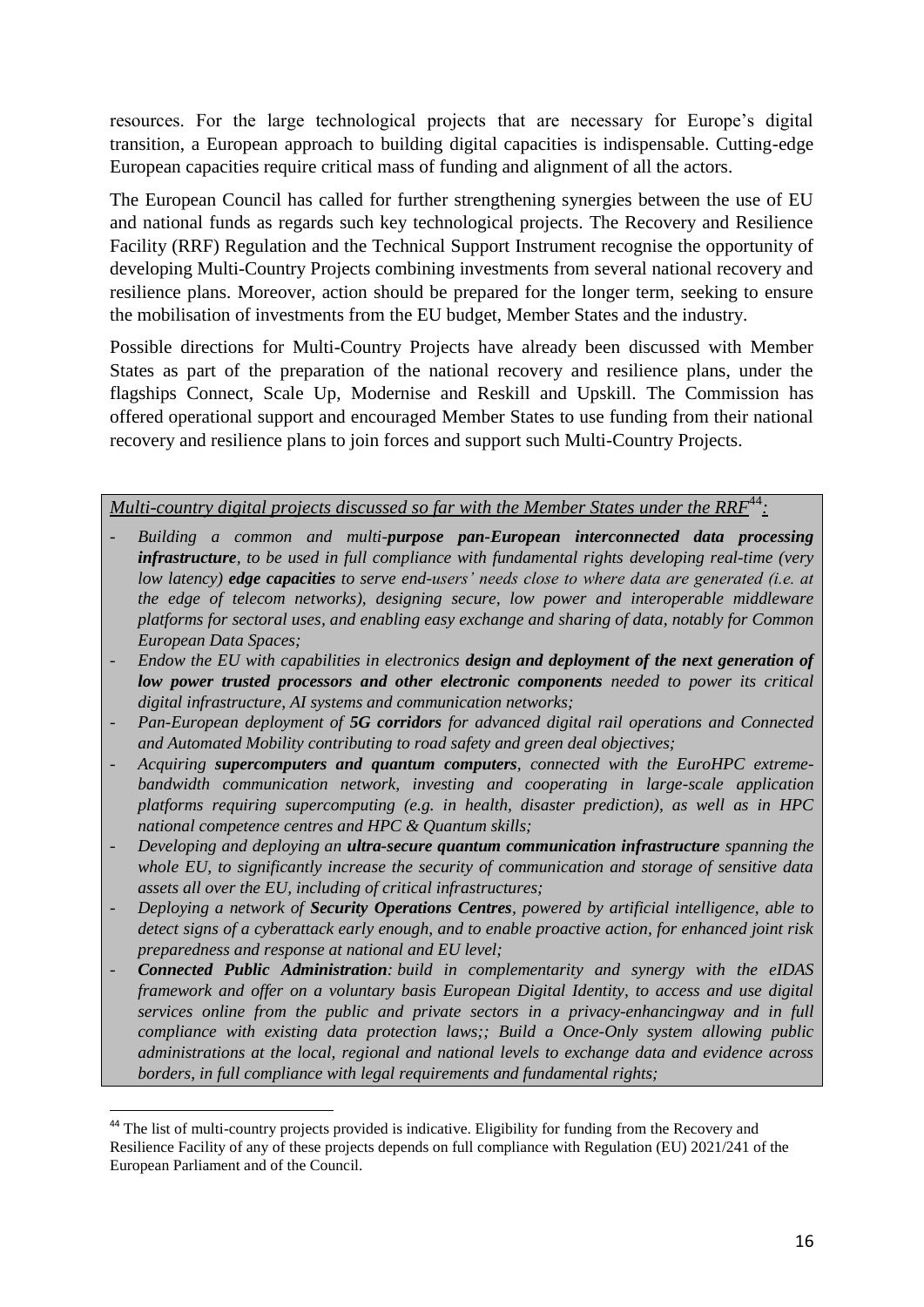- *European Blockchain Services Infrastructure: develop, deploy and operate a pan-European blockchain-based infrastructure that is green, secure, in full compliance with EU values and the EU legal framework, making cross-border and national/local public service provision more efficient and reliable and promoting new business models;*
- *European Digital Innovation Hubs: support the digitisation of European Industry through completing an EU-wide network of "European Digital Innovation Hubs" (EDIHs), which are "one-stop-shops" to provide to SMEs technical expertise, opportunities to "test before invest", financing advice, training and more;*
- *High tech partnerships for digital skills through Pact for Skills: there are growing gaps of ICT specialists in all industrial ecosystems, regions and Member States. To fill this gap, a large-scale multi-stakeholder skills partnership could be set up to build a bridge between demand and supply, foster greater private and public investment increase the quantity and the quality of the offer of specialised education and training and to boost excellence in higher education and VET institutions, making them more attractive and responsive to the needs of the labour market in terms of digital.*

The Commission is committed to support the development and implementation of Multi-Country Projects, including under the RRF, and in enhanced dialogue with Member States, including through a flexible governance framework.

Until now a variety of mechanisms<sup>45</sup> has been used for different projects and investments. which have revealed a gap in the Commission's toolbox to combine funding from Member States, the EU budget and private investment for the purposes of deploying and operating infrastructures and services of common interest, outside the research area.

In particular, a number of combined features are necessary for an efficient mechanism for deploying and operating digital multi-country projects (and possibly also projects in other fields):

- the possibility to be set up swiftly and flexibly, while making sure it remains open to all interested Member States;
- standard arrangements governing common issues such as ownership and management of data, including the role of the Commission to ensure openness, alignment with agreed EU priorities and regulations, including competition and State aid rules, and coordination with EU programmes and policies
- facilitate the pooling of EU and national funding and the complementarity and combination of the various sources of funding, while creating incentives to crowd in private investments;
- legal capacity to procure and operate multi-country infrastructures and pan-European services of public interest, going beyond research, while facilitating vendor neutrality.

To offer an efficient solution and incentivise Member States to work together in Multi-Country Projects, building on lessons learnt, including from the implementation of such projects under the RRF, the Commission is assessing options, such as the feasibility and

 $45$ <sup>45</sup> E.g. Joint Undertakings, European Research Infrastructure Consortia, Non-profit associations, Important Projects of Common European Interest.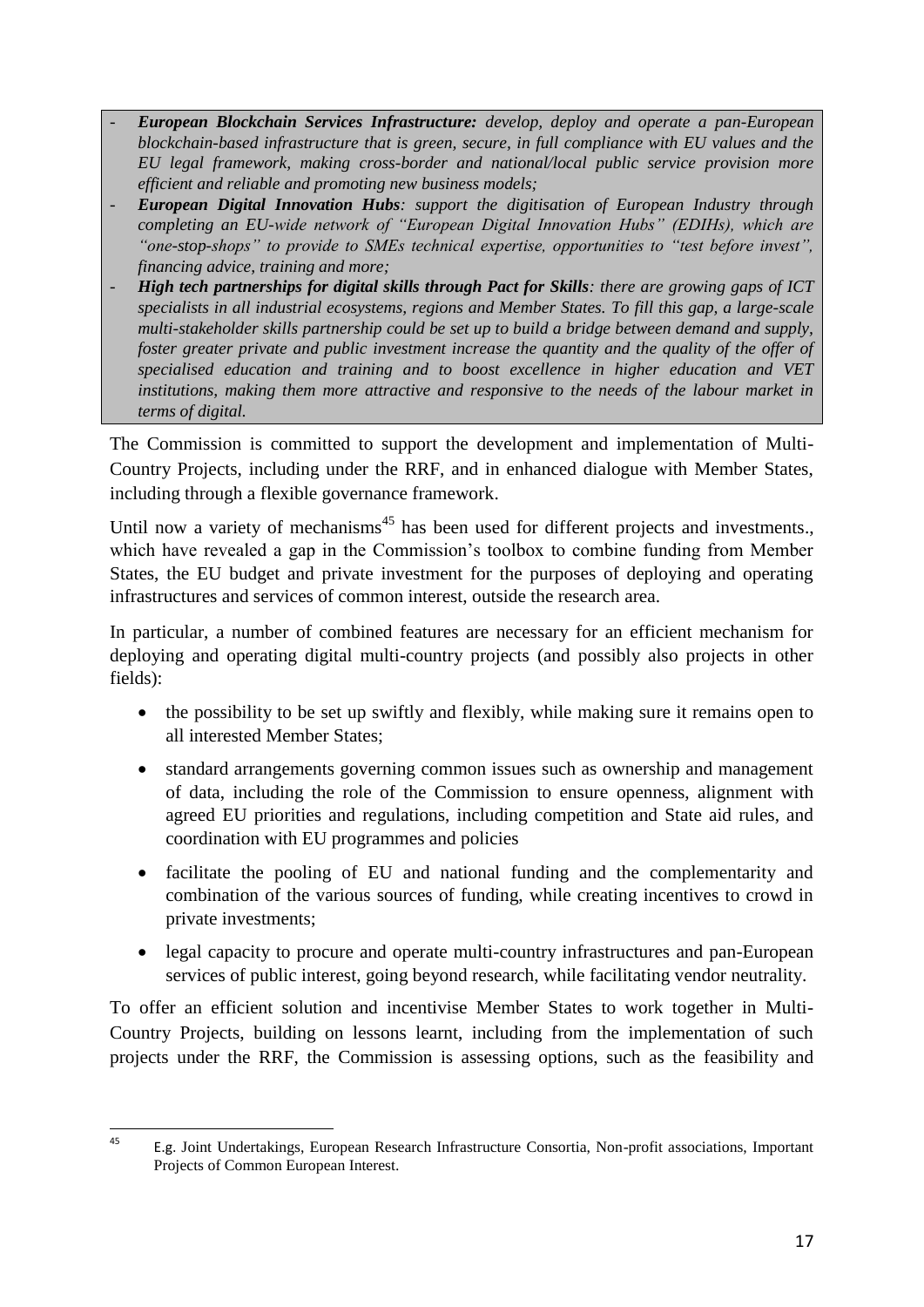features of a specific instrument for Multi-Country Projects, as part of the future proposal for the Digital Policy Programme.

*The Digital Compass: a new tool to pilot the Digital Decade*

*The Commission will propose a Digital Compass in the form of a policy programme to be adopted by co-decision of European Parliament and Council. This Digital Compass will include:*

- *(i) concrete targets to reach our vision along four cardinal points measured at EU and national level with key performance indicators based on an enhanced DESI,*
- *(ii) a governance structure - including annual reporting by the Commission to the European Parliament and Council on the progress towards the Digital Decade which could include specific recommendations to limit deviations with the achievement of goals*
- *(iii) monitoring of digital principles endorsed in the inter-institutional declaration, and*
- *(iv) a mechanism to organise with Member States those Multi-Country Projects that are necessary for building Europe's digital transition in critical areas.*

#### **6. INTERNATIONAL PARTNERSHIPS FOR THE DIGITAL DECADE**

The degree of digitalisation of an economy or society has been shown not only to be a critical underpinning of economic and societal resilience, but also a factor in **global influence**. As the pandemic has highlighted the extent to which digital policy is never value-neutral, with competing models on offer the EU now has an opportunity to promote its positive and humancentric vision of the digital economy and society.

For Europe's Digital Decade to be successful, we will build strong **international digital partnerships** matching the four pillars of our Compass: skills, infrastructures, transformation of business and of public services. These will strengthen the EU's capacity to assert its own interests and deliver global solutions while fighting against unfair and abusive practices and ensuring the security and resilience of EU digital supply chains.

The EU's starting point is an open digital economy based on the flow of investment and innovation as an engine for prosperity. At the same time, the EU will strongly promote our core interests and values, through three overarching principles: **a level playing field in digital markets, a secure cyberspace and upholding fundamental rights online**.

Trade policy and agreements will play a vital role in this regard by setting the global and bilateral rules for digital trade in an open but assertive manner, based on European values.

As a central part of the renewed transatlantic relationship, the EU has proposed to establish a new EU-US Trade and Technology Council, to deepen our trade and investment partnership, strengthen our joint technological and industrial leadership, develop compatible standards, deepen research collaboration, promote fair competition and ensure the security of critical supply chains.

The EU is a key player in multilateral fora and a promoter of **inclusive multilateralism** where governments, civil society, the private sector, academia and other stakeholders work together. Such fora can improve the functioning of the digital economy globally, as in the case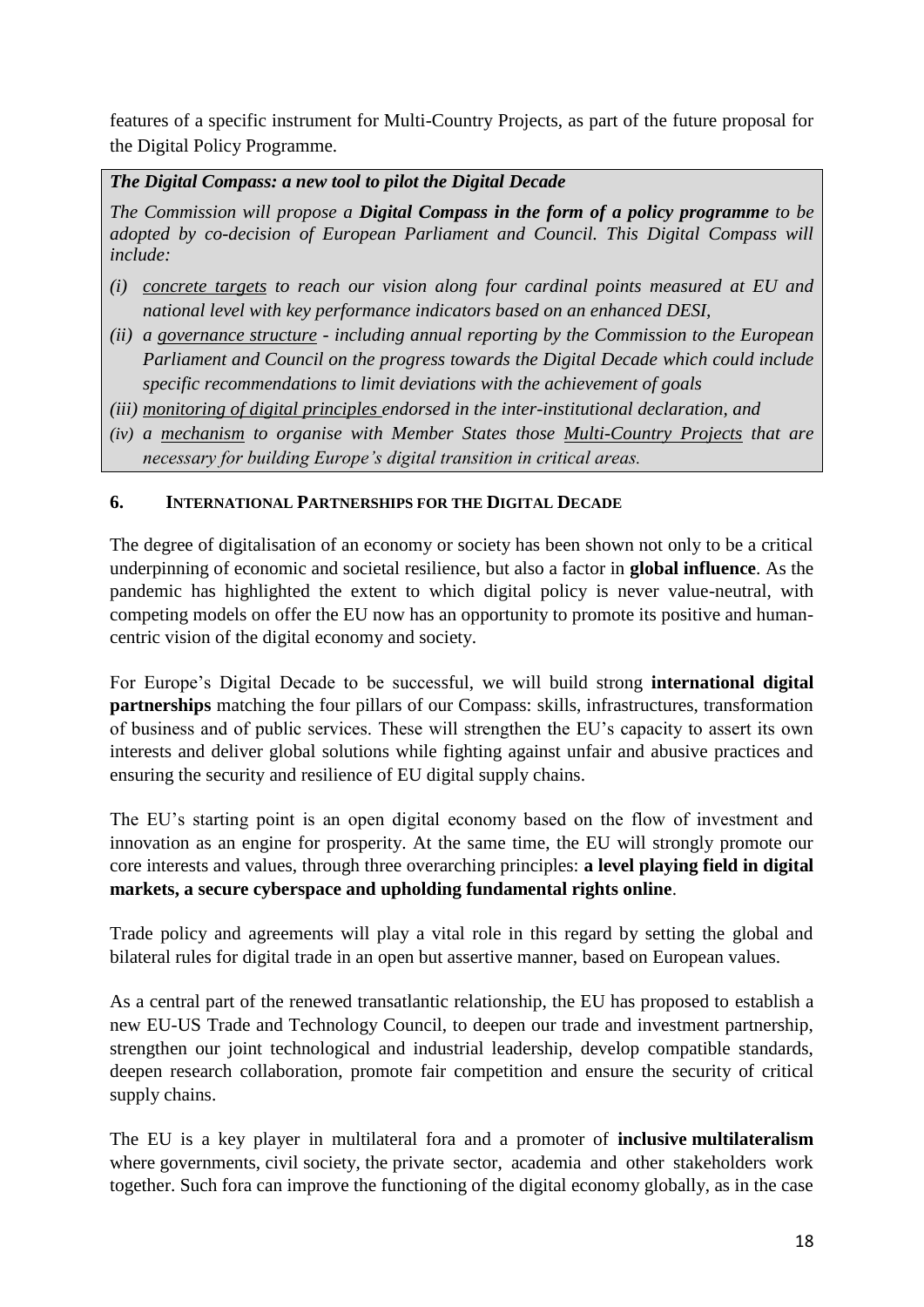of negotiations on new e-commerce rules in the World Trade Organisation. The EU will work actively and assertively to promote its human-centric vision of digitisation within international organisations, in cooperation with its Member States and like-minded partners. This coordinated approach should especially defend a use of technology that is fully adherent to the United Nations Charter and the Universal Declaration on Human Rights.

The EU's international digital partnerships will be underpinned by a **toolbox,** drawing on a combination of regulatory cooperation, addressing capacity building and skills, investment in international cooperation and research partnerships. A growing programme of bilateral dialogues will be used for that purpose:

- The EU's international digital partnerships will promote alignment or convergence with EU **regulatory norms and standards** on issues such as data protection, privacy and data flows, the ethical use of AI, cybersecurity and trust, tackling disinformation and illegal content online, ensuring internet governance, and supporting development of digital finance and e-government. The EU will also contribute to common solutions such as the ongoing work at the G20 and the OECD with respect to a global consensus-based solution to address the **taxation of the digital economy**.
- To underpin its digital partnerships with developing and emerging countries, the Commission will design and propose **digital economy packages** that draw on the toolbox. They will be financed through **Team Europe Initiatives** (TEIs) that combine resources of the  $EU^{46}$  and its Member States, working with world leading European companies, including via the development and networking of digital innovation hubs. These packages will be designed so that the cardinal points remain linked and addressed comprehensively, guaranteeing the promotion of a human-centric model of digital development. Fostering digital connectivity in order to bridge the digital divide requires important investments and hence comprehensive financial cooperation, including with like-minded partners and International Financial Institutions. Team Europe will address this digital gap in partner countries, with particular attention to Africa, promoting at the same time EU technology and values. This could be supported by the creation of a **Digital Connectivity Fund** in a Team Europe approach. The Commission will explore its feasibility, together with our partners, in the coming months.
- Digital Partnerships will offer the opportunity to carry out joint **research activities, including under Joint Undertakings on industrial issues,** which will support EU leadership in evolving technologies such as 6G, Quantum or the use of digital technology in the fight against climate change and environmental challenges.

Building on a renewed transatlantic relationship as a strong pillar of our digital international engagement, the EU should lead the way towards a **wider coalition of like-minded partners,**  open to and developed together with all those who share its vision of a human-centric digital transformation. Together we will defend the open, decentralised internet, based on a single world wide web, and a use of technology that respects individual freedoms and promote a digital level playing field Such a coalition should work together to boost competitiveness and

 $46$ Notably through the Neighbourhood, Development and International Cooperation Instrument, but also through its Connecting Europe Facility.